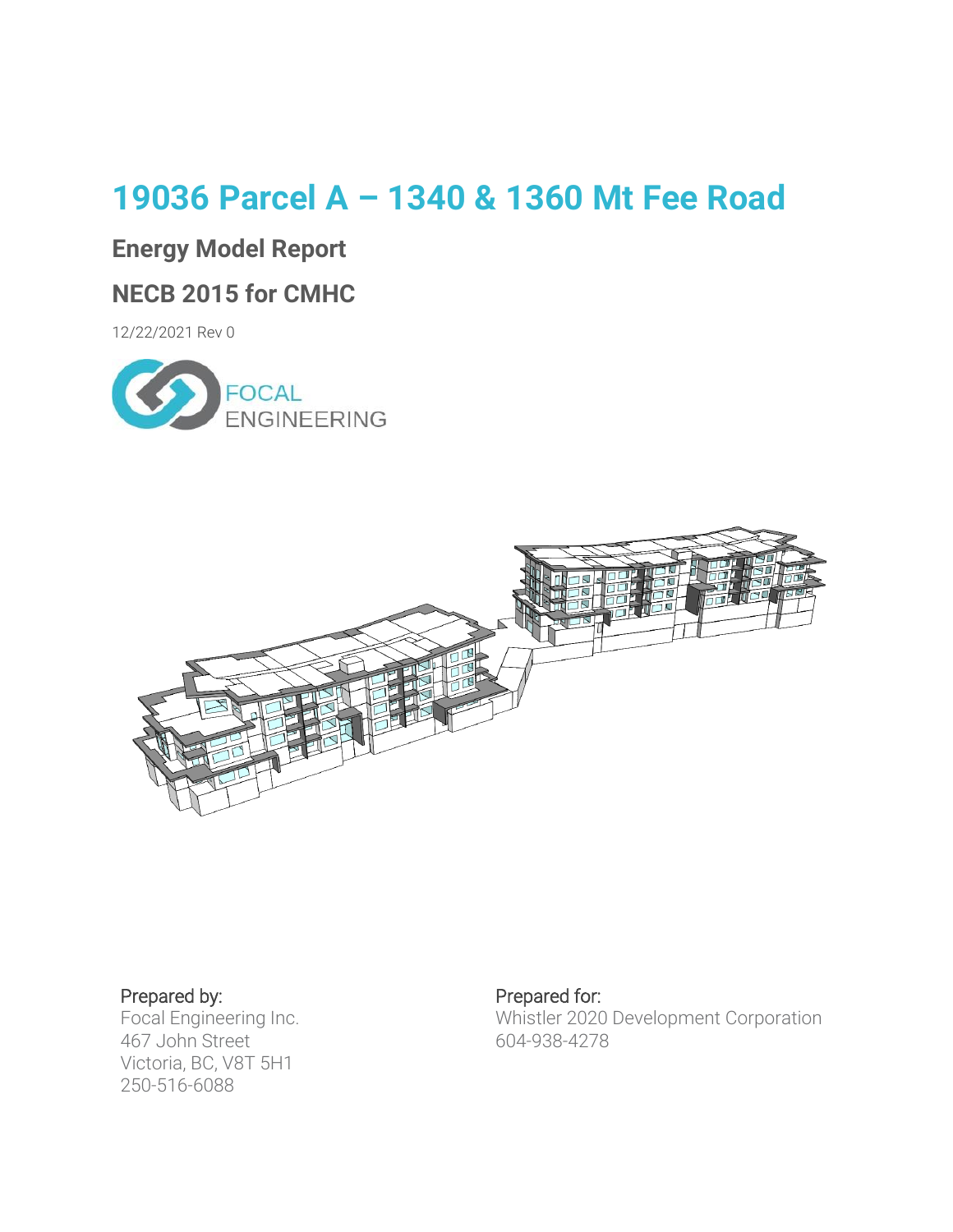

# **Revision History**

| <b>Revision</b><br>Number | <b>Date</b> | Description          |
|---------------------------|-------------|----------------------|
|                           | 12/22/2021  | Initial report issue |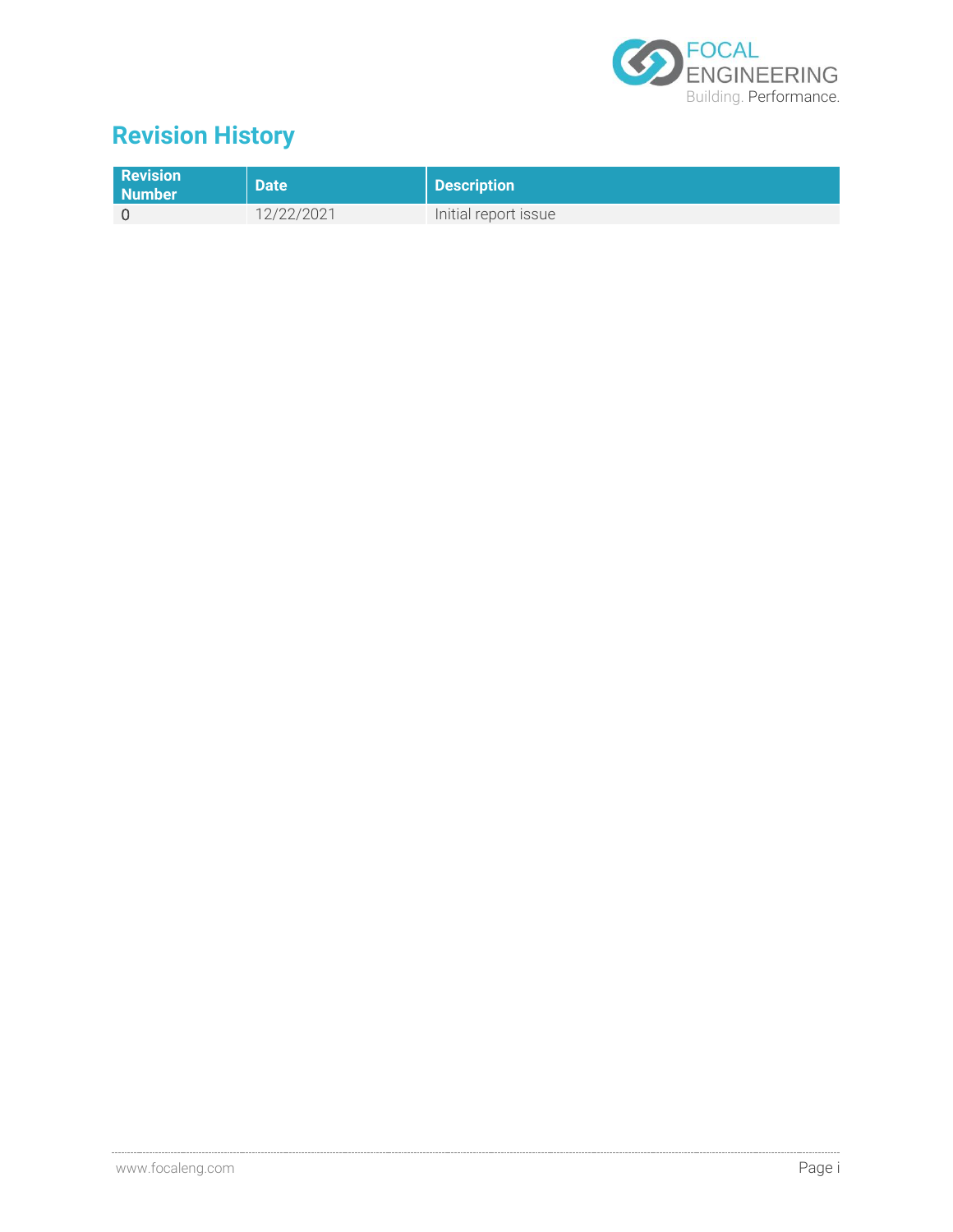

# **Table of Contents**

| $\mathbb{1}$   |     |  |
|----------------|-----|--|
| $\overline{2}$ |     |  |
|                | 2.1 |  |
|                | 2.2 |  |
|                | 2.3 |  |
|                |     |  |
|                |     |  |
|                |     |  |
|                |     |  |
|                | 4.1 |  |
|                | 4.2 |  |
|                | 4.3 |  |
| 5 <sup>5</sup> |     |  |

Appendix A1 - Model Inputs Summary<br>Appendix A2 - Air Tightness and Infiltration Calculations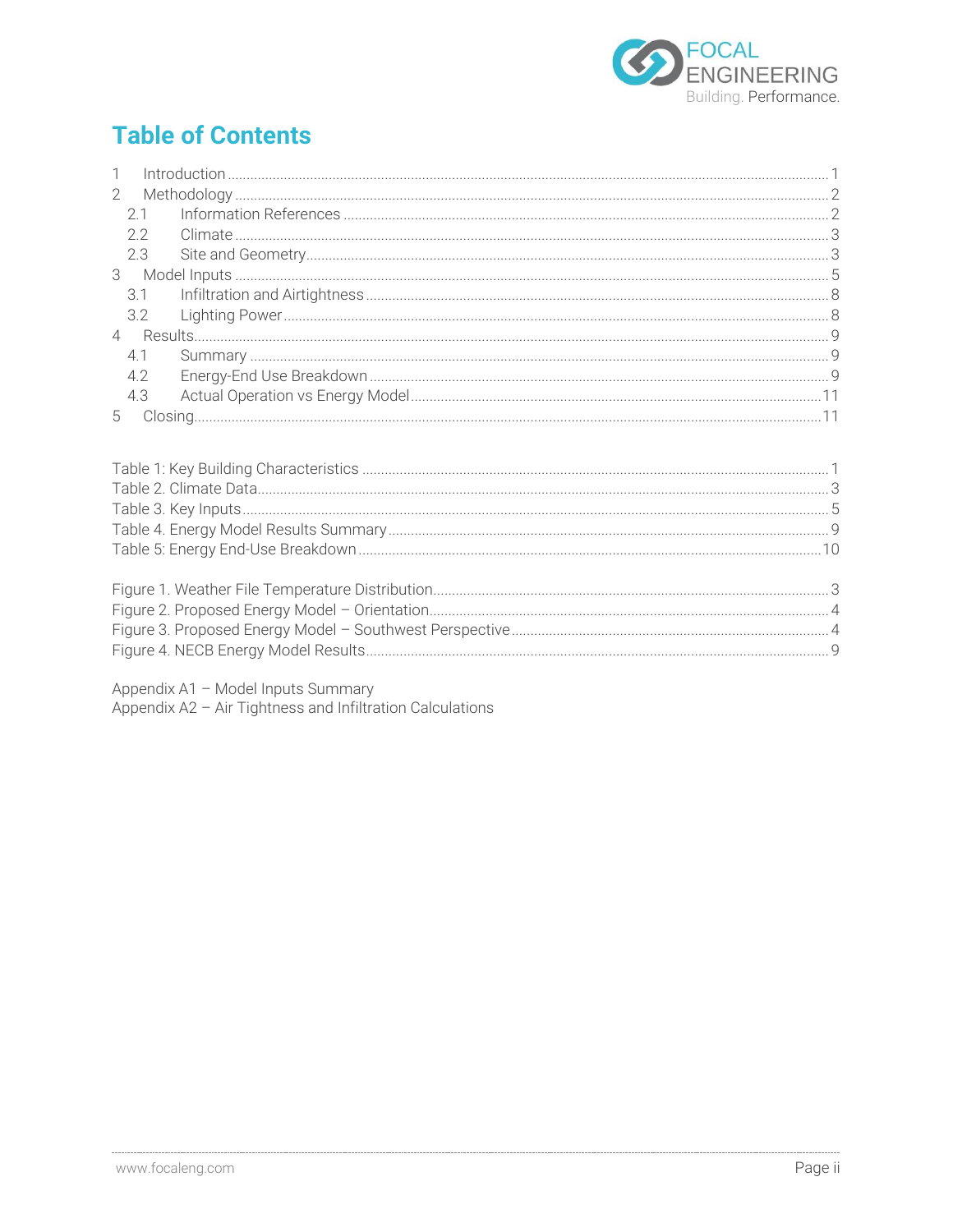

## <span id="page-3-0"></span>**1 INTRODUCTION**

The Parcel A project is a new construction mixed-use residential project to be built at 1340 & 1360 Mt Fee Road in Whistler, British Columbia. The project consists of 2 4-story, wood-framed residential buildings containing 100 suites total with shared below-grade parking levels. Key building characteristics are summarized in [Table 1.](#page-3-1)

#### <span id="page-3-1"></span>*Table 1: Key Building Characteristics*

| <b>Parameter</b>                     | <b>Value</b>                       | <b>Notes</b>                |
|--------------------------------------|------------------------------------|-----------------------------|
| Authority Having Jurisdiction (AHJ)  | Resort Municipality of<br>Whistler |                             |
| Climate Zone                         | 6(4000 < HDD < 5000)               | Per BCBC 2018 and NECB 2015 |
| Project Floor Area (m <sup>2</sup> ) | 9,139                              | Excluding parkade area      |
| Area Use Category                    | Residential, Part 3                |                             |
| # Residential Suites                 | 100                                |                             |
| Parking Area (m <sup>2</sup> )       | 3.915                              |                             |

This report summarizes the energy model for this project for the purposes of demonstrating percentage improvement vs the National Energy Code for Buildings (NECB) 2015 as an eligibility requirement for the Canadian Mortgage and Housing Corporation (CMHC) Green Home program. This program requires the project demonstrate at least 20% energy and greenhouse gas emissions savings over an NECB 2015 reference building design, as the current applicable building code under the BCBC. The project has been designed to meet the Step 3 of the BC Energy Step Code as required by the AHJ.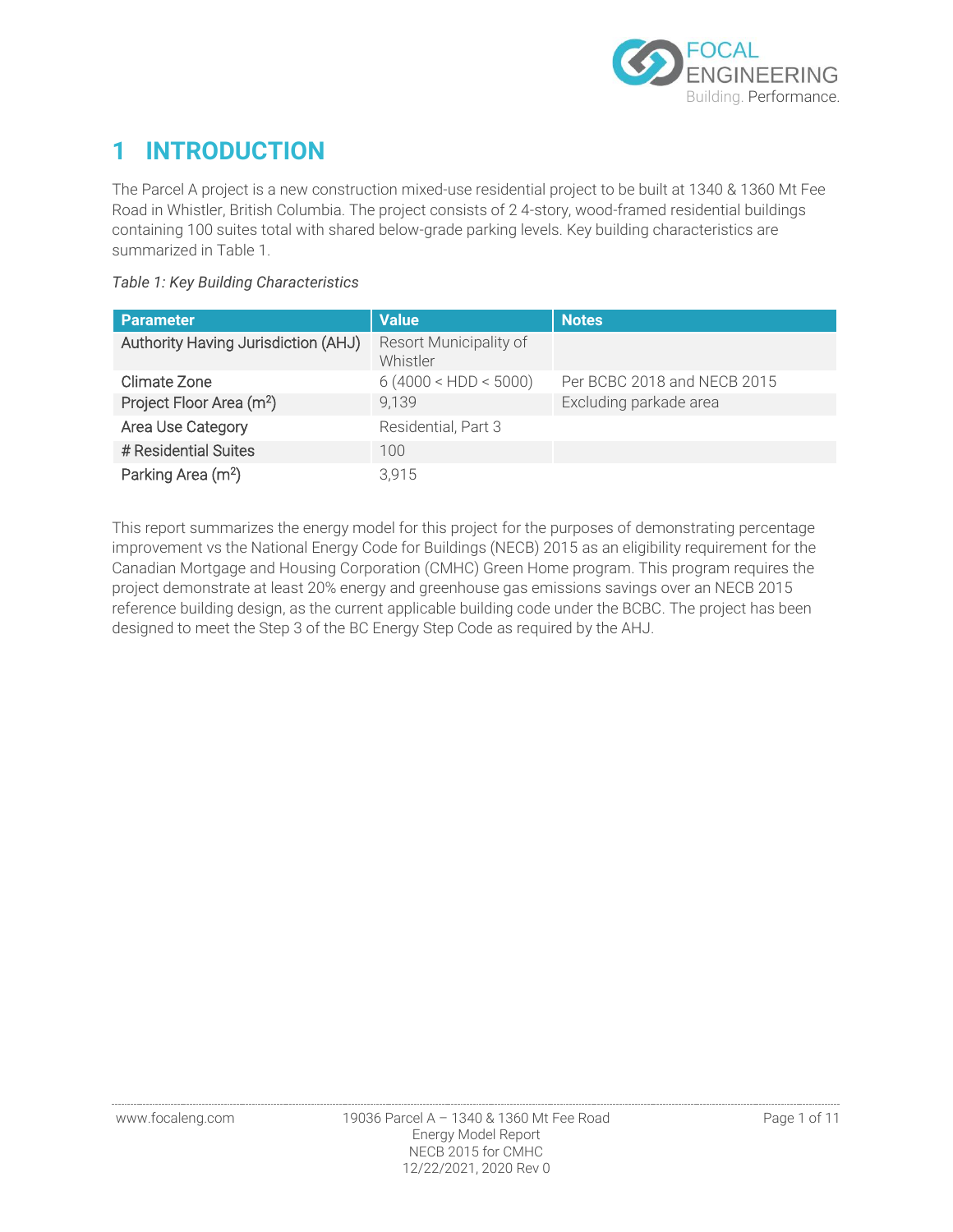

## <span id="page-4-0"></span>**2 METHODOLOGY**

The project was simulated using IES-VE 2018 building performance simulation software for the purpose of NECB 2015 energy comparison at Tender drawing design. Two models, a proposed and a reference building, were simulated for this purpose with both sets of inputs and results provided in this report. The NECB 2015 proposed model closely follows the methodology of the proposed Step Code model, issued at building permit, with a few differences.

### <span id="page-4-1"></span>**2.1 Information References**

The following codes and standards have been referenced for this report:

- BC Building Code (BCBC) 2018
- National Energy Code of Canada for Buildings (NECB) 2015
- EGBC Professional Practice Guidelines Whole Building Energy Modelling Services (V1.0)

The following project specific documentation was referenced for the energy model inputs with additional information obtained in discussion with the consultants, post-BP addendums, and design revisions. The model was based on the following drawings sets:

- Architectural drawing set, issued for Tender by Murdoch & Company, November 9, 2020
- Mechanical drawing set, issued for BP by CADA and Associates Consulting, September 4, 2020
- Electrical drawing set, issued for BP by CADA and Associates Consulting, September 4, 2020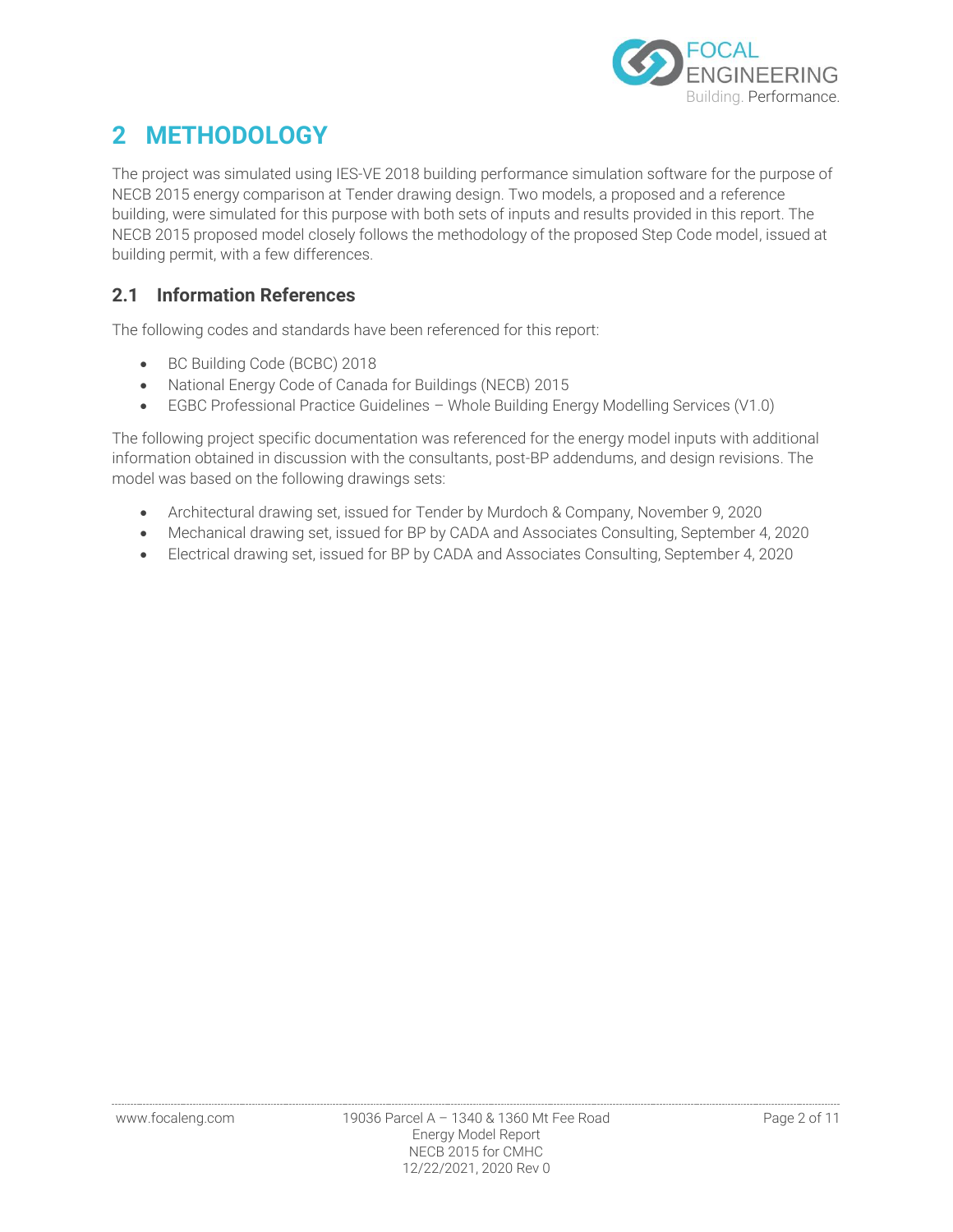

## <span id="page-5-0"></span>**2.2 Climate**

The *Whistler-Nesters CWEC 2016* file was used for weather data for the model simulation as the nearest, appropriate representative location. [Table 2 s](#page-5-2)ummarizes the CWEC 2016 climate file alongside BCBC design conditions.

#### <span id="page-5-2"></span>*Table 2. Climate Data*



*Figure 1. Weather File Temperature Distribution* 

<span id="page-5-3"></span>The climate in Whistler covers a wide range of temperatures requiring high performance envelope and mechanical systems to reduce heating loads and an effective passive cooling strategy to managing thermal comfort through the summer.

### <span id="page-5-1"></span>**2.3 Site and Geometry**

The project site is located at 1251 Cheakamus Lake Road in Whistler, BC. Building geometry was modelled in detail based on architectural drawings including shading from overhangs, balconies, and privacy screens. External shading devices are not modelled in the reference building following NECB Part 8 requirements.

Located in the Whistler Valley the site has mountains to the west and east which limit direct daylight hours. A shading mask representing site lines to the mountains surrounding the site was created and included in the model. True North is 65° west of plan north.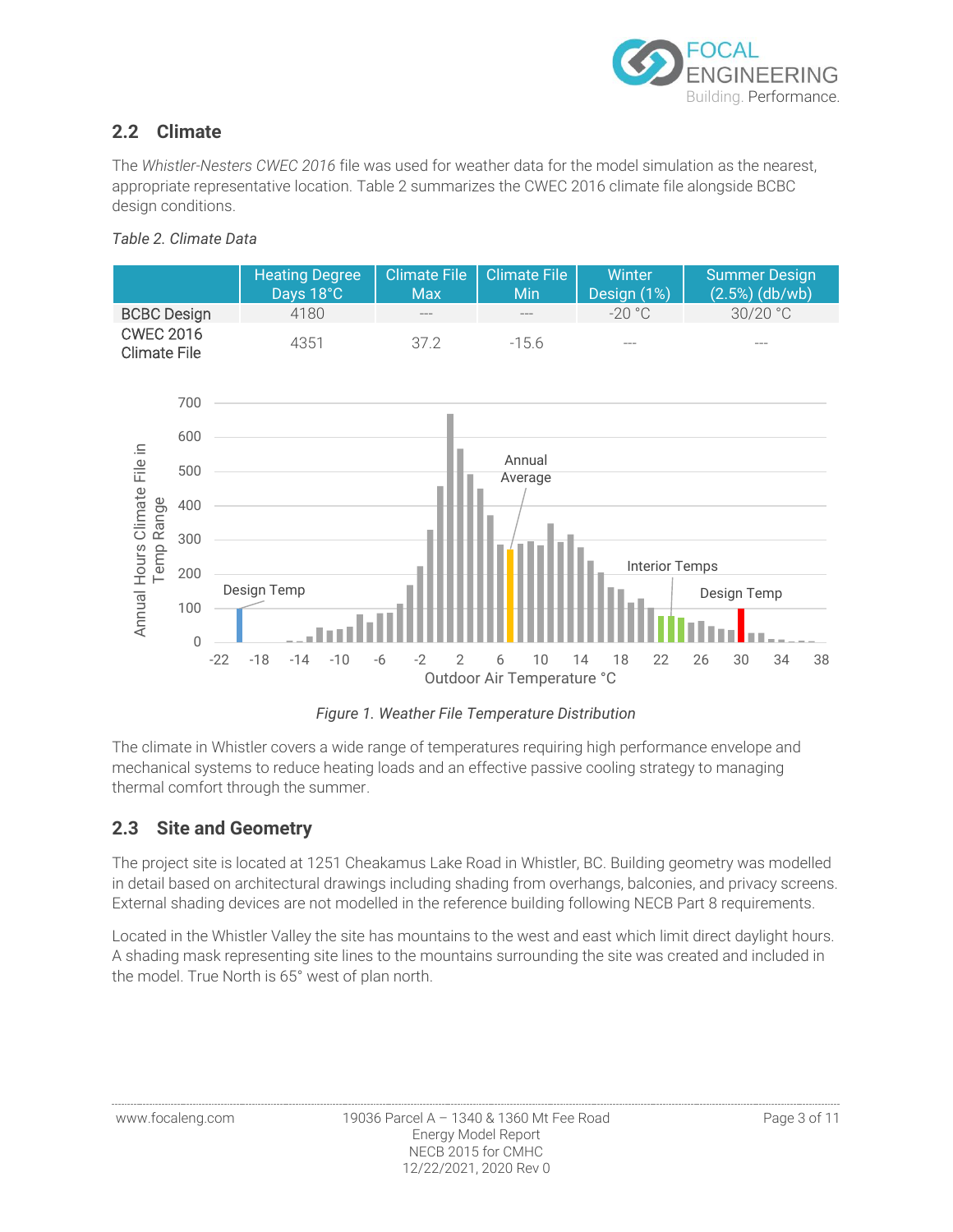



*Figure 2. Proposed Energy Model – Orientation* 

<span id="page-6-0"></span>

<span id="page-6-1"></span>*Figure 3. Proposed Energy Model – Southwest Perspective*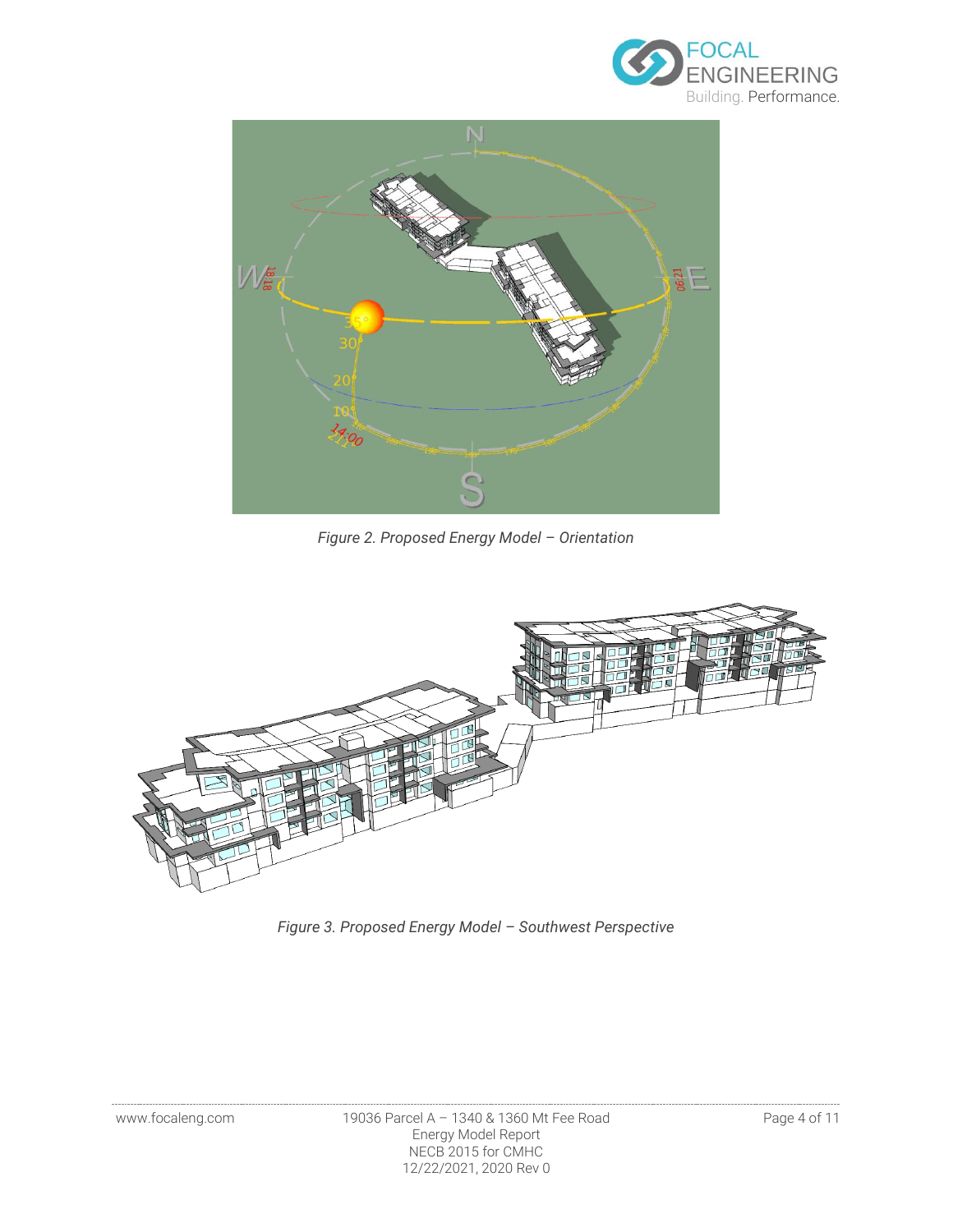

## <span id="page-7-0"></span>**3 MODEL INPUTS**

The project uses a variety of high-performance building strategies to achieve compliance with the project's performance requirements. A detailed Model Inputs Summary is included in Appendix A1; key features are summarized in [Table 3.](#page-7-1)

#### <span id="page-7-1"></span>*Table 3. Key Inputs*

| <b>Building Envelope</b>        | <b>Inputs</b>                                                                                                                                                |                                                                                                |  |  |  |  |  |
|---------------------------------|--------------------------------------------------------------------------------------------------------------------------------------------------------------|------------------------------------------------------------------------------------------------|--|--|--|--|--|
|                                 | <b>Proposed Model</b>                                                                                                                                        | <b>Reference Model</b>                                                                         |  |  |  |  |  |
| Air Tightness<br>(infiltration) | 0.38 L/s/m <sup>2</sup> of vertical façade<br>continuous at operating pressure<br>modelled, 0.25 L/s/m <sup>2</sup> above grade<br>envelope per NECB part 8. | Same as proposed                                                                               |  |  |  |  |  |
|                                 | Equivalent to a tested air tightness of<br>1.67 L/s/m <sup>2</sup> above grade enclosure<br>area at a testing pressure of 75 Pa.                             |                                                                                                |  |  |  |  |  |
| <b>Exterior Wall</b><br>W3.X    | U <sub>SI</sub> 0.221 W/m <sup>2</sup> K<br>(R <sub>IP</sub> 25.7 ft <sup>2</sup> °F/(Btu/hr))                                                               | U <sub>SI</sub> 0.247 W/m <sup>2</sup> K<br>(R <sub>IP</sub> 23.0 ft <sup>2</sup> °F/(Btu/hr)) |  |  |  |  |  |
|                                 | 2x6 framed wall with rainscreen, R22<br>glass fibre in cavity. 1.5" of exterior<br>mineral wool insulation, R4/inch.                                         | NECB CZ6 prescriptive exterior wall.                                                           |  |  |  |  |  |
| Insulated Floor<br>Over Parkade | U <sub>SI</sub> 0.233 W/m <sup>2</sup> K<br>(R <sub>IP</sub> 24.4 ft <sup>2</sup> °F/(Btu/hr))                                                               | U <sub>SI</sub> 0.310 W/m <sup>2</sup> K<br>(R <sub>IP</sub> 31.0 ft <sup>2</sup> °F/(Btu/hr)) |  |  |  |  |  |
| F4                              | Suspended slab parkade ceiling under<br>conditioned space. 5" spray insulation<br>below, 1.5" EPS rigid insulation above<br>slab, vinyl plank finish.        | NECB CZ6 prescriptive floor.                                                                   |  |  |  |  |  |
| Roof Assemblies<br>R1 and R2    | U <sub>SI</sub> 0.155 W/m <sup>2</sup> K<br>(R <sub>IP</sub> 36.6 ft <sup>2</sup> °F/(Btu/hr))                                                               | U <sub>SI</sub> 0.183 W/m <sup>2</sup> K<br>(R <sub>IP</sub> 31.0 ft <sup>2</sup> °F/(Btu/hr)) |  |  |  |  |  |
|                                 | 6" continuous polyiso insulation above<br>roof deck                                                                                                          | NECB CZ6 prescriptive roof.                                                                    |  |  |  |  |  |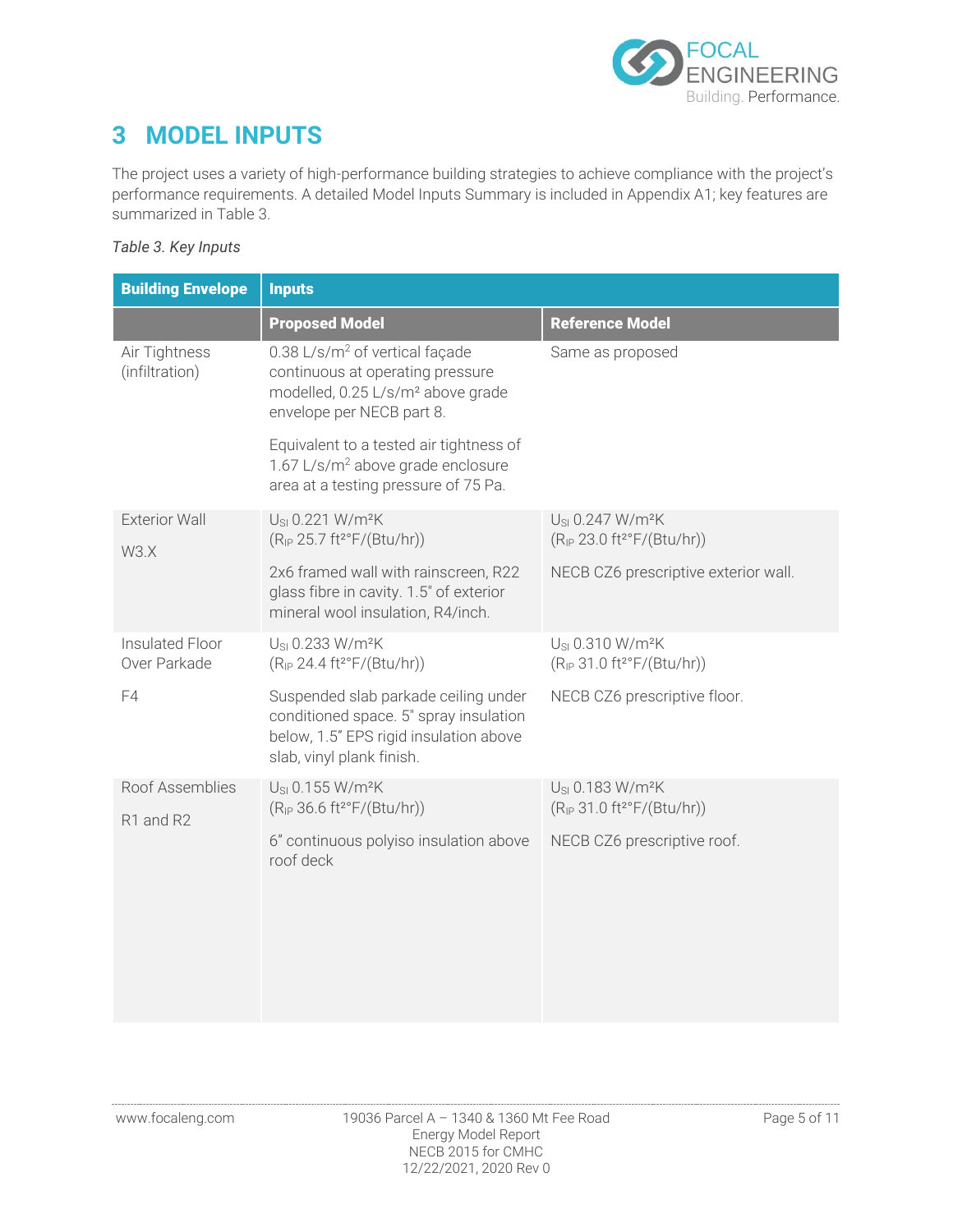

Glazing  $U_{\rm SI}$  0.90 W/m<sup>2</sup>K SHGC 0.26 (fixed) U<sub>SI</sub> 1.02 W/m<sup>2</sup>K SHGC 0.23 (operable) USI 1.02 W/m²K SHGC 0.20 (doors)

> Vinyl framed, triple glazed, low-e coating, windows.

22% fenestration and door to wall ratio (FDWR).

USI 2.20 W/m²K

NECB CZ6 prescriptive windows. Same SHGCs as proposed.

39% FDWR (per NECB 3.2.1.4).

| <b>Mechanical</b> | <b>Input</b>                                                                                                                                                               |                                                                                                                             |  |  |  |
|-------------------|----------------------------------------------------------------------------------------------------------------------------------------------------------------------------|-----------------------------------------------------------------------------------------------------------------------------|--|--|--|
|                   | <b>Proposed Model</b>                                                                                                                                                      | <b>Reference Model</b>                                                                                                      |  |  |  |
| <b>Suites</b>     | In-suite HRVs providing continuous<br>ventilation with 67% sensible recovery<br>efficiency on exhaust air.                                                                 | System 1 HVAC per NECB table 8.4.4.7-<br>A: Direct ventilation with no heat recovery<br>configured as in proposed, electric |  |  |  |
|                   | In-suite electric baseboard space                                                                                                                                          | baseboard heating.                                                                                                          |  |  |  |
|                   | heating.                                                                                                                                                                   | Same ventilation rates and schedule as<br>proposed. No heat recovery ventilation.                                           |  |  |  |
| Corridors         | Corridors pressurized with makeup air<br>units with electric resistance coils<br>tempering outdoor supply air.                                                             | Same system, air flow rates, and<br>operation as proposed.                                                                  |  |  |  |
| Parkade           | Hydronic unit heaters throughout<br>parking providing freeze protection,<br>served by gas fired boilers.                                                                   | System 4 HVAC system per NECB,<br>hydronic baseboard heating for anti-<br>freeze served by gas fired boiler.                |  |  |  |
|                   | Hydronic snow melt system served by<br>gas-fired boiler.                                                                                                                   | Same snow melt system as proposed.                                                                                          |  |  |  |
| Domestic hot      | Occupant DHW loads per NECB by                                                                                                                                             | Same loads as proposed.                                                                                                     |  |  |  |
| water             | space type.                                                                                                                                                                | Two 83% efficient natural gas boilers.                                                                                      |  |  |  |
|                   | DHW low-grade heating water<br>provided by Cheakamus Crossing<br>District Energy System (annual<br>average COP 2.8), top-up heat to 60°C<br>from 95% gas -boilers on site. | Natural draft.                                                                                                              |  |  |  |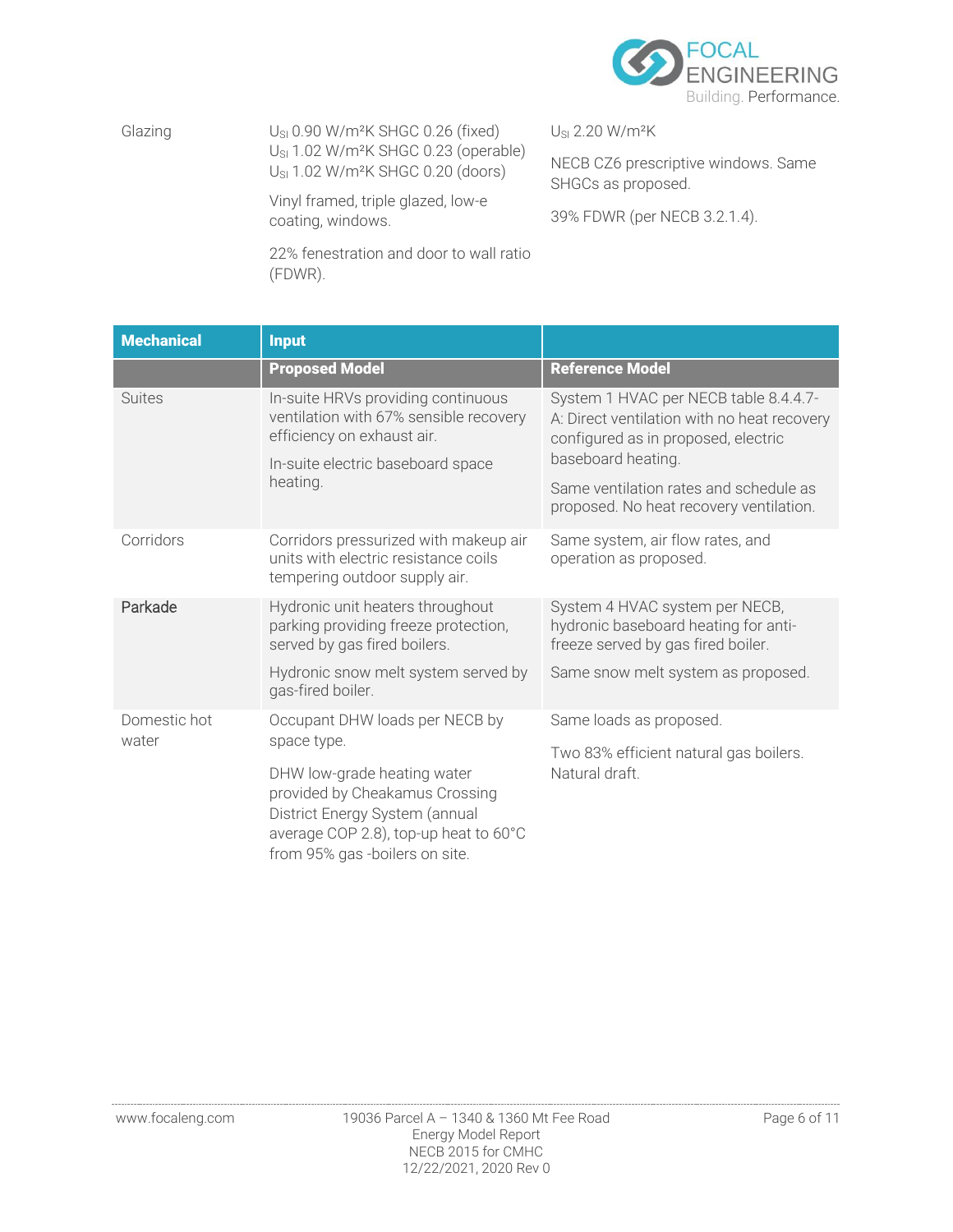

| <b>Electrical</b>                                        | <b>Input</b>          |                        |  |  |
|----------------------------------------------------------|-----------------------|------------------------|--|--|
|                                                          | <b>Proposed Model</b> | <b>Reference Model</b> |  |  |
| <b>Lighting Power</b><br>Density (LPD,<br>building avg.) | 3.8 W/m <sup>2</sup>  | 4.4 $W/m^2$            |  |  |
| Plug Load Density<br>(building avg.)                     | 4.1 $W/m^2$           | Same as proposed       |  |  |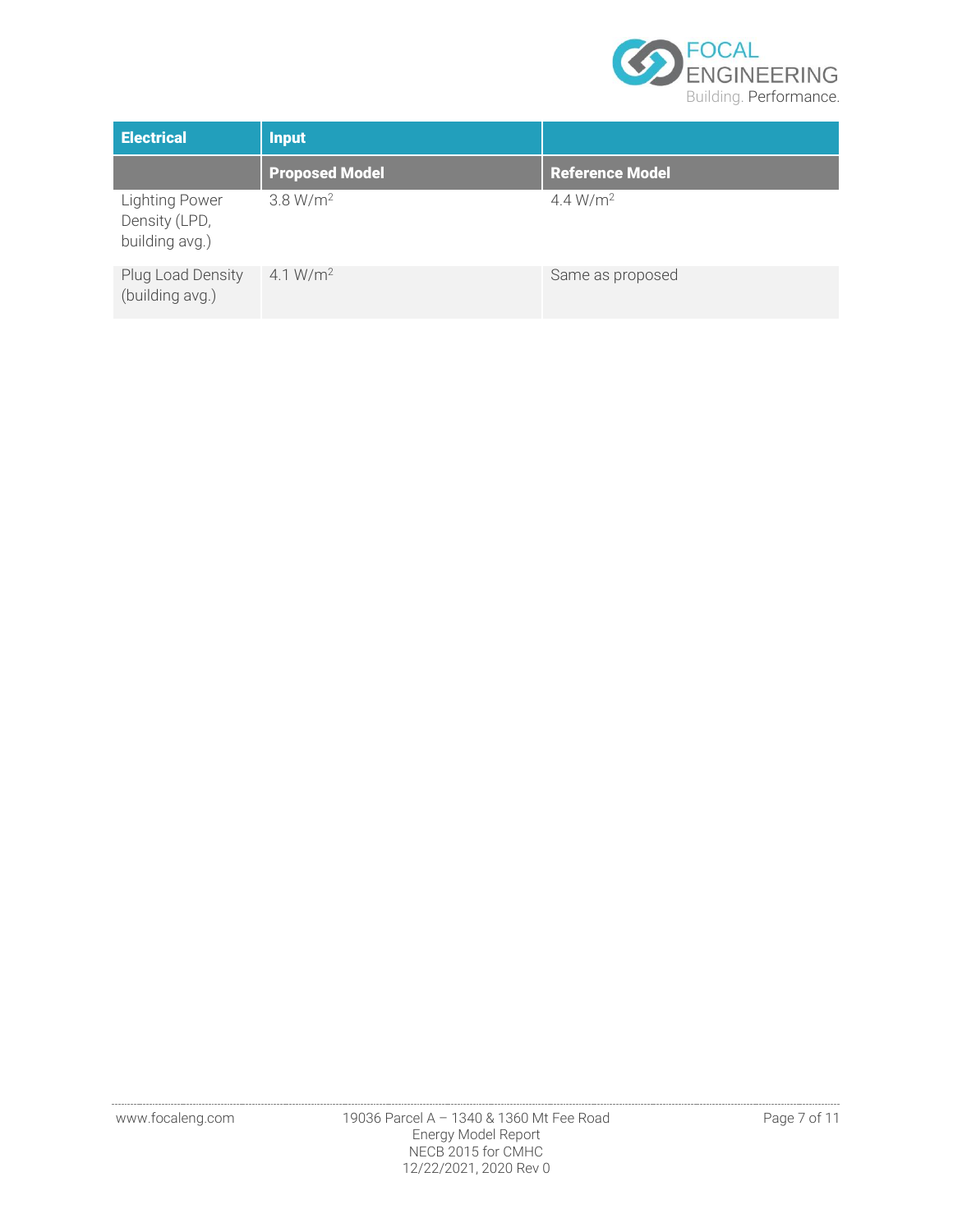

### <span id="page-10-0"></span>**3.1 Infiltration and Airtightness**

The air leakage rate in both models is based on the NECB value of 0.25 L/s/m<sup>2</sup> of above grade envelope enclosure at operating volume. This corresponds to a modelled infiltration rate of 0.38 L/s/m<sup>2</sup> of vertical façade area at operating pressure and an air leakage value of 1.67 L/s/m<sup>2</sup> of enclosure area at 75 Pa. For details, other metrics and rates, see Appendix A2. Note that this is a modelling value set by the NECB and the project is targeting a more airtight design based on previous project experience as outlined in Appendix A2 and the BP Step Code energy model. However, the NECB 2015 does not allow credit for airtightness and so the prescribed infiltration rate is used in both proposed and reference models.

### <span id="page-10-1"></span>**3.2 Lighting Power**

Proposed lighting power was modelled for each space, using information from electrical BP lighting plans. Fixture powers were referenced from the BP schedules for common spaces and based on a lighting package from the architect for residential space, except for suites which are modelled with a LPD of 5 W/m<sup>2</sup> per NECB section 8.4.4.5-2. Exterior lighting was calculated from takeoffs of the drawings and is modelled with a photosensor controller for operation schedule.

Reference model lighting powers were determined based on space use types and NECB section 4.2.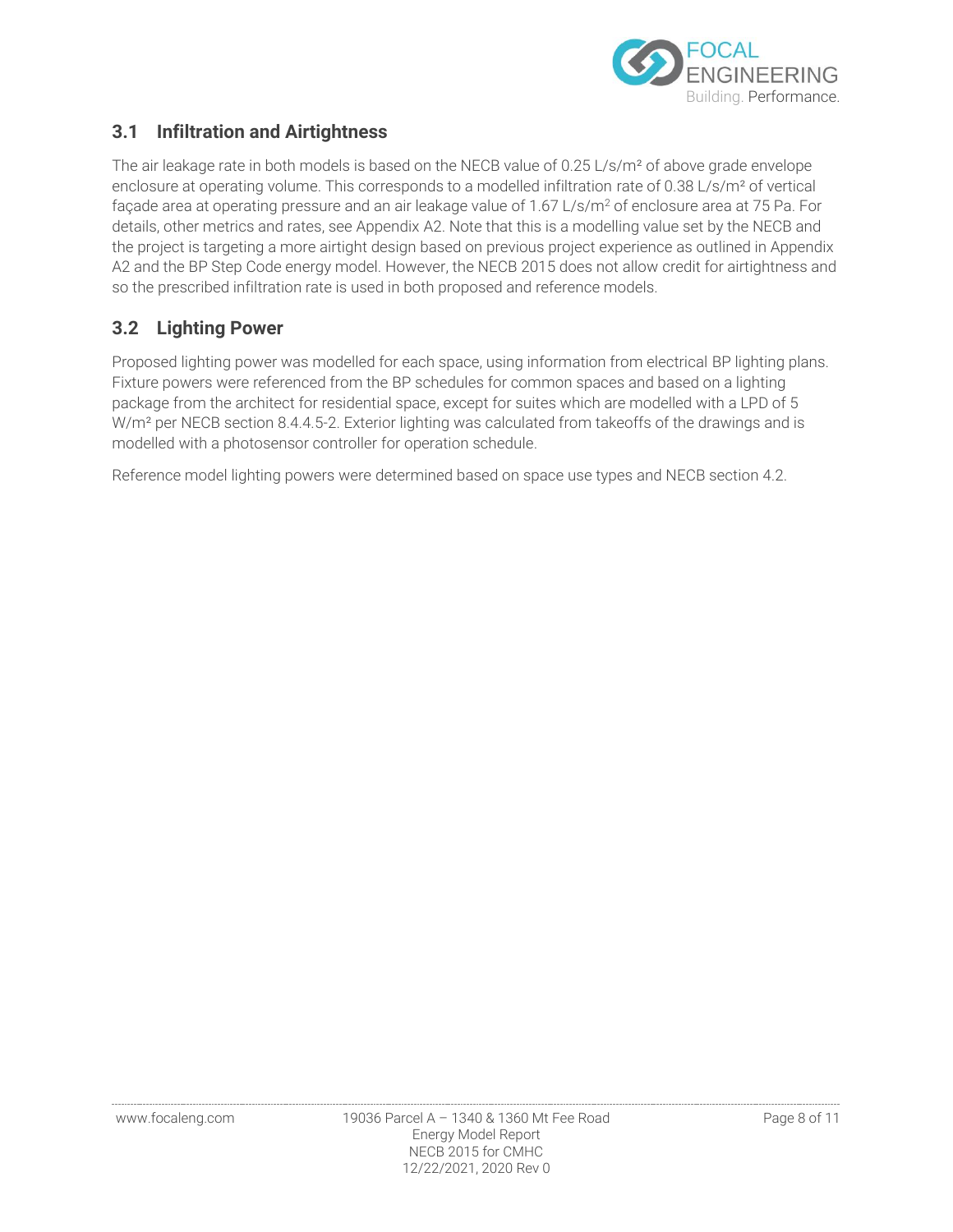

## <span id="page-11-0"></span>**4 RESULTS**

### <span id="page-11-1"></span>**4.1 Summary**

[Table 4](#page-11-3) gives a summary of the energy model results. Emissions factors for electricity and natural gas from the City of Vancouver Energy Modelling Guidelines have been references for BC Hydro and Fortis BC utilities.

#### <span id="page-11-3"></span>*Table 4. Energy Model Results Summary*

| <b>Parameter</b>                    | <b>Proposed</b><br><b>Building</b> | <b>NECB 2015</b><br><b>Reference</b><br><b>Building</b> | <b>Savings (%)</b> |
|-------------------------------------|------------------------------------|---------------------------------------------------------|--------------------|
| Annual Energy (MWh)                 | 1258.9                             | 19003                                                   | 34%                |
| Annual GHG (tons CO <sub>2e</sub> ) | 60.4                               | 129.6                                                   | 53%                |

The proposed design meets and exceeds the 20% savings over the building code base design threshold of the CMHC Green Homes program. The results for energy and GHG both models with relative savings indicated are shown [Figure 4](#page-11-4) with colours corresponding to end uses as described in section [0.](#page-11-5) The NECB unmet load hour requirement is met by both models.



#### <span id="page-11-5"></span>*Figure 4. NECB Energy Model Results*

### <span id="page-11-4"></span><span id="page-11-2"></span>**4.2 Energy-End Use Breakdown**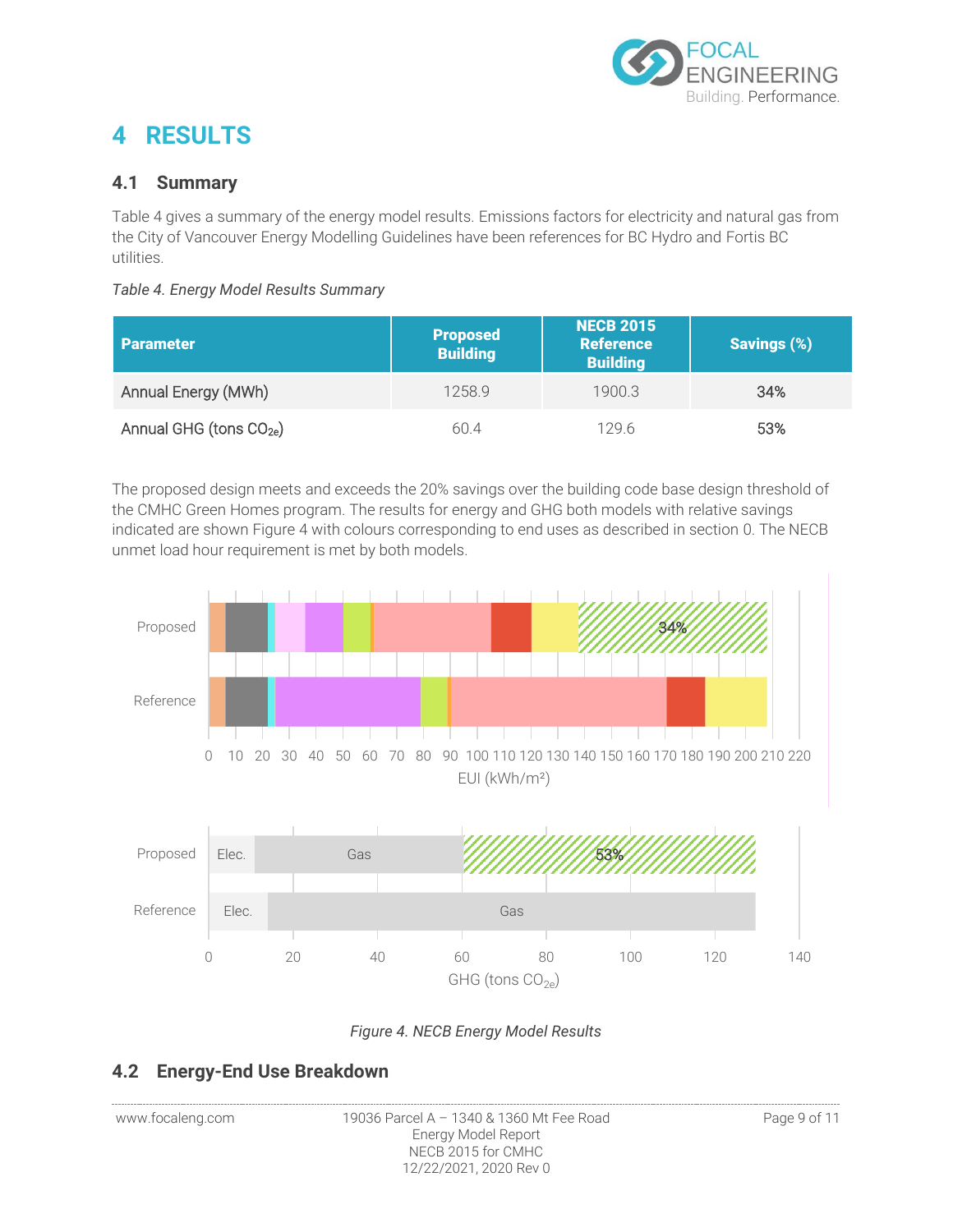

While the results in [Table 4 i](#page-11-3)ndicate that the proposed design will meet the energy and GHG savings requirements, the energy end-use breakdown in [Table 5 p](#page-12-0)rovides an indication of how much energy will be used annually by each system within the building and where savings are found.

#### <span id="page-12-0"></span>*Table* 5*: Energy End-Use Breakdown*

| <b>End-Use Category</b>            | <b>Proposed Energy</b><br>(MWh) | <b>Reference Energy</b><br>(MWh) | Savings (%) |
|------------------------------------|---------------------------------|----------------------------------|-------------|
| Interior Lighting                  | 209.7                           | 160.6                            | 23%         |
| Heating - Gas                      | 132.5                           | 137.2                            | $-4%$       |
| Heating - Elec                     | 733.1                           | 397.7                            | 46%         |
| Pumps                              | 13.1                            | 13.1                             | $0\%$       |
| Fans                               | 90.1                            | 91.6                             | $-2\%$      |
| Service Water Heating - Gas        | 491.9                           | 130.5                            | 73%         |
| Service Water Heating - Elec       | 0.0                             | 101.5                            | $0\%$       |
| <b>Exterior Lighting</b>           | 5.3                             | 2.2                              | 59%         |
| Elevators                          | 23.2                            | 23.2                             | 0%          |
| Plug and Process                   | 144.5                           | 144.5                            | $0\%$       |
| Snow Melt $-$ Gas                  | 56.7                            | 56.7                             | 0%          |
| Total Electricity (MWh)            | 991.2                           | 1275.8                           | 22%         |
| Total Natural Gas (MWh)            | 267.7                           | 624.5                            | 57%         |
| Total Energy (MWh)                 | 1258.9                          | 1900.3                           | 34%         |
| Total GHG (tons CO <sub>2e</sub> ) | 60.4                            | 129.6                            | 53%         |

Heating energy is a significant source of energy savings due to the high-performance envelope assemblies, in particular the windows, and the use of heat recovery ventilation. Due to the high emissions rate of gas versus electricity, the proposed building also demonstrates significant GHG savings the low-grade water connection to the District Energy System. Lighting savings from the efficient LED design also provide notable electricity savings.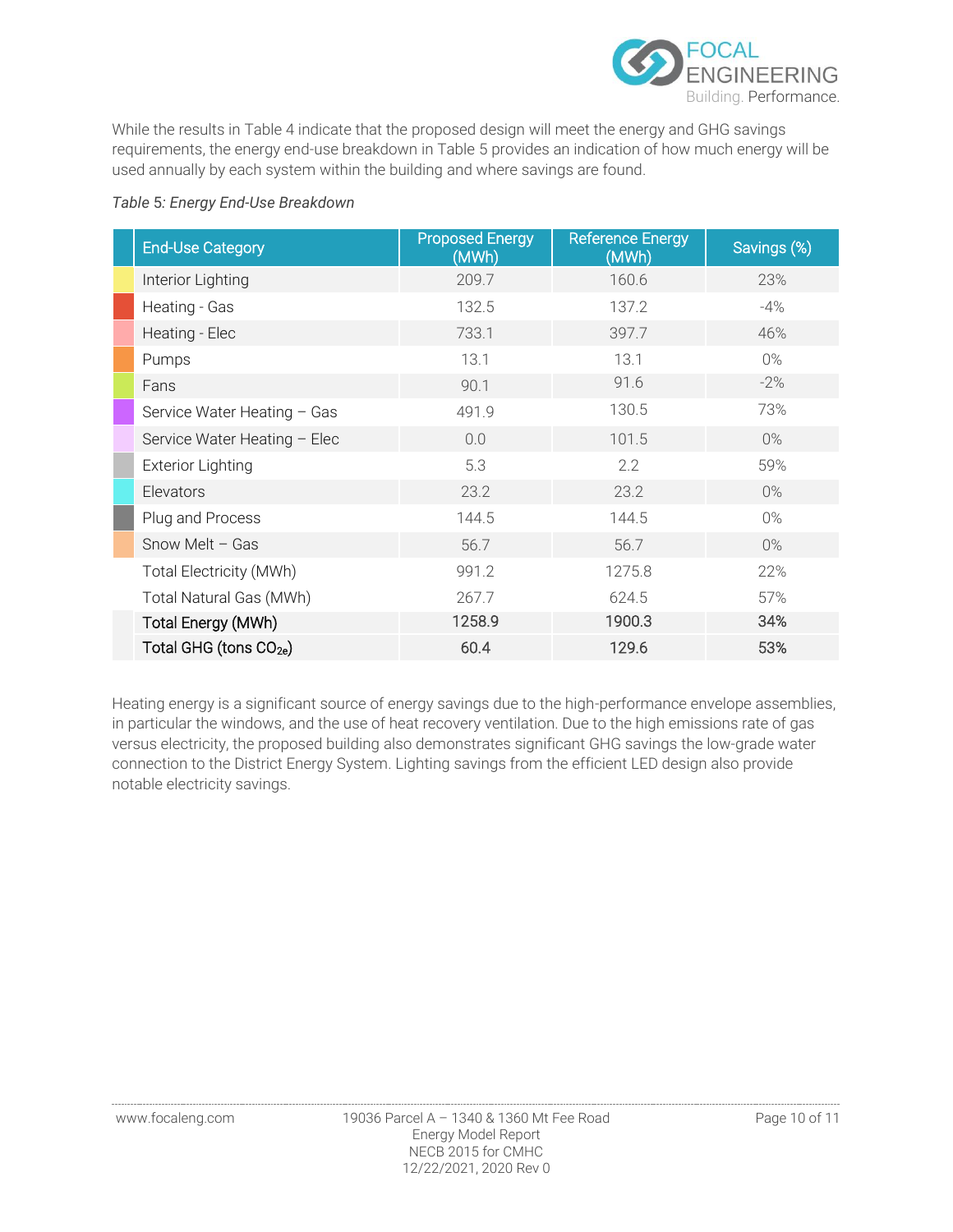

### <span id="page-13-0"></span>**4.3 Actual Operation vs Energy Model**

The purpose of the energy modelling summarized in this report is intended for the purposes of evaluating a design against an NECB reference building design. In order to compare against the NECB reference, many modelling methodologies and inputs are prescribed and must be followed. While many of these inputs are realistic, there are many uncertainties that cannot be know at this time, that will impact actual performance. As a result, the results are considered to only be a reasonable approximation of the actual building energy use. A useful analogy is fuel efficiency ratings of vehicles. Ratings are determined under specific conditions to allow for useful comparisons, actual fuel economy will depend on many factors that vary with user.

## <span id="page-13-1"></span>**5 CLOSING**

The NECB 2015 energy modelling has been completed for Parcel A project based on the Building Permit and Tender phase design. The project as designed demonstrates 34% energy savings and 53% GHG savings over the NECB 2015 reference building design thus meeting the CMHC Green Home requirement of 20% savings.

Should you have any questions, please do not hesitate to contact the undersigned.

Sincerely,

Danny Taylor, CHPC Senior Energy Modeller 250.516.6088 x3 | danny@focaleng.com

Modelled by: Nodelled by: Reviewed by:

Riley Beise, P.Eng., BEMP, CPHD Principal | Building Performance Engineer 250.661.3817 | riley@focaleng.com

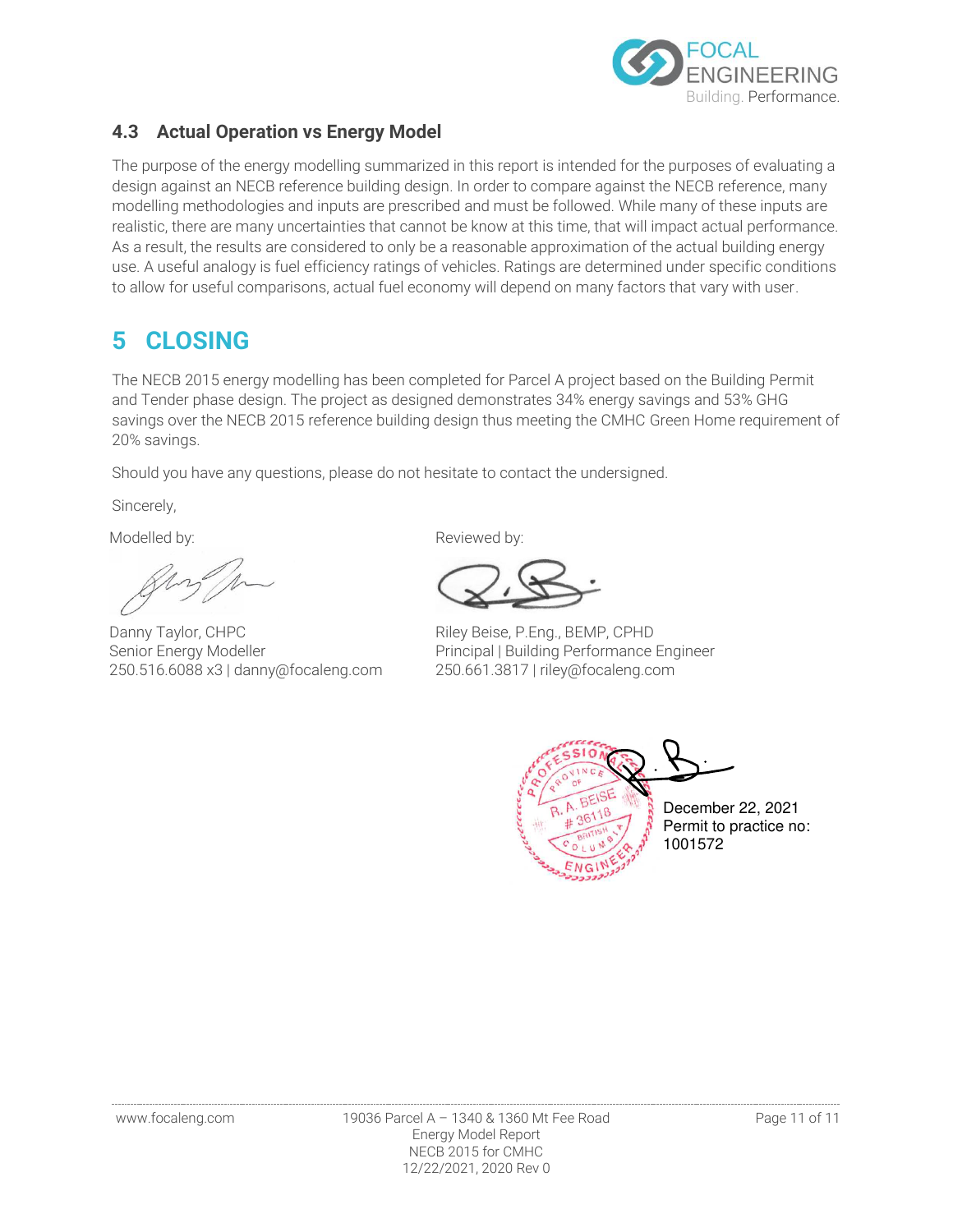

# **APPENDIX A1**

# **DETAILED MODEL INPUTS SUMMARY**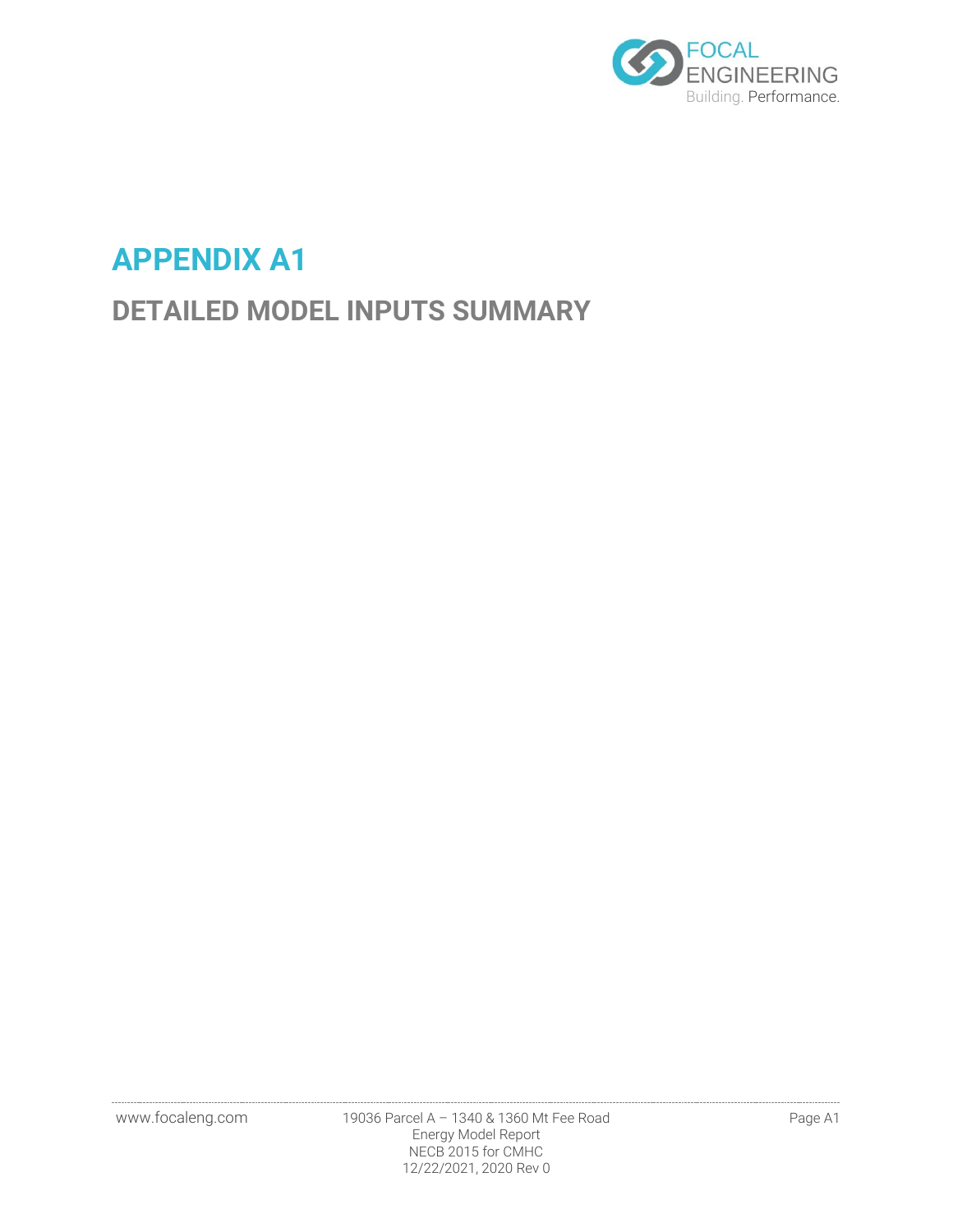

# Energy Model Inputs Summary

| ر ب                                   |                                                                                                                                                                                             |                                         |                                                                                                                                                                                              |                        |                                                                                                          |  |  |  |  |
|---------------------------------------|---------------------------------------------------------------------------------------------------------------------------------------------------------------------------------------------|-----------------------------------------|----------------------------------------------------------------------------------------------------------------------------------------------------------------------------------------------|------------------------|----------------------------------------------------------------------------------------------------------|--|--|--|--|
| General                               |                                                                                                                                                                                             |                                         |                                                                                                                                                                                              |                        |                                                                                                          |  |  |  |  |
| Project                               | 19036 Whistler Parcel A                                                                                                                                                                     |                                         |                                                                                                                                                                                              |                        |                                                                                                          |  |  |  |  |
| Project Description                   | 2 Buildings; 4-storey residential rentals with below grade parking                                                                                                                          |                                         |                                                                                                                                                                                              |                        |                                                                                                          |  |  |  |  |
| Modelled floor area [m <sup>2</sup> ] | 9139                                                                                                                                                                                        |                                         |                                                                                                                                                                                              |                        |                                                                                                          |  |  |  |  |
| Location                              | Whistler, BC                                                                                                                                                                                |                                         |                                                                                                                                                                                              |                        |                                                                                                          |  |  |  |  |
| Orientation                           | True North is 65° W of Plan North                                                                                                                                                           |                                         |                                                                                                                                                                                              |                        |                                                                                                          |  |  |  |  |
| <b>Weather File</b>                   |                                                                                                                                                                                             | Whistler-Nesters CWEC 2016              |                                                                                                                                                                                              |                        |                                                                                                          |  |  |  |  |
| Climate Zone                          |                                                                                                                                                                                             | NECB Climate Zone 6 (4000 < HDD < 5000) |                                                                                                                                                                                              |                        |                                                                                                          |  |  |  |  |
| <b>Heating Degree Days</b>            | 4180 HDD 18°C                                                                                                                                                                               |                                         |                                                                                                                                                                                              |                        |                                                                                                          |  |  |  |  |
|                                       | Heating (1%)                                                                                                                                                                                |                                         | $-20^{\circ}$ C                                                                                                                                                                              |                        |                                                                                                          |  |  |  |  |
| <b>Design Temperatures</b>            | Cooling (DB/WB (2.5%))                                                                                                                                                                      |                                         | 30/20°C                                                                                                                                                                                      |                        |                                                                                                          |  |  |  |  |
| Software                              | <b>IES VE 2018</b>                                                                                                                                                                          |                                         |                                                                                                                                                                                              |                        |                                                                                                          |  |  |  |  |
| Model Purpose                         |                                                                                                                                                                                             |                                         | NECB 2015 Part 8 performance model for CMHC requirements                                                                                                                                     |                        |                                                                                                          |  |  |  |  |
| Internal Gains & Miscellaneous        |                                                                                                                                                                                             |                                         |                                                                                                                                                                                              |                        |                                                                                                          |  |  |  |  |
|                                       |                                                                                                                                                                                             | Lighting W/m <sup>2</sup>               | Plug Loads                                                                                                                                                                                   | Occupants              |                                                                                                          |  |  |  |  |
| Space Types                           | Proposed                                                                                                                                                                                    | Reference                               | W/m <sup>2</sup>                                                                                                                                                                             | m <sup>2</sup> /Occ    | Schedules                                                                                                |  |  |  |  |
| Corridor                              | 4.9                                                                                                                                                                                         | 7.1                                     | 0.0                                                                                                                                                                                          | 100                    | NECB G (lights 24/7)                                                                                     |  |  |  |  |
| Mechanical/Electrical                 | 7.6                                                                                                                                                                                         | 4.6                                     | 1.0                                                                                                                                                                                          | 200                    | NECB E                                                                                                   |  |  |  |  |
| Stairway                              | 6.2                                                                                                                                                                                         | 7.4                                     | 0.0                                                                                                                                                                                          | 200                    | NECB G (lights 24/7)                                                                                     |  |  |  |  |
| Garbage/Recycling                     | 2.7                                                                                                                                                                                         | 6.8                                     | 1.0                                                                                                                                                                                          | 100                    | NECB E                                                                                                   |  |  |  |  |
| Storage/Janitor                       | 6.1                                                                                                                                                                                         | 6.8                                     | 1.0                                                                                                                                                                                          | 100                    | NECB E                                                                                                   |  |  |  |  |
| Parkade                               | 0.9                                                                                                                                                                                         | 2.1                                     | 0.0                                                                                                                                                                                          | 1000                   | NECB H                                                                                                   |  |  |  |  |
| <b>Suites</b>                         | 5.0<br>5.0                                                                                                                                                                                  |                                         | 5.0                                                                                                                                                                                          | 1/bedroom +1           | NECB G                                                                                                   |  |  |  |  |
| <b>Total Building</b>                 | 3.8<br>4.4                                                                                                                                                                                  |                                         | 4.1                                                                                                                                                                                          | 309                    |                                                                                                          |  |  |  |  |
| Savings vs Reference                  | 14%                                                                                                                                                                                         |                                         |                                                                                                                                                                                              |                        |                                                                                                          |  |  |  |  |
| <b>Lighting Notes</b>                 |                                                                                                                                                                                             |                                         | except suites which are modelled the same as reference design per NECB 8.4.3.4-1.<br>Reference lighting powers determined per space use type per NECB table 4.2.1.16.                        |                        | Proposed lighting information based lighting design and fixture schedule, Electrical BP set Sept 4, 2020 |  |  |  |  |
| Plug Load Notes                       |                                                                                                                                                                                             |                                         |                                                                                                                                                                                              |                        | Plug load power densities determined per space use type referencing NECB table A-8.4.3.2.(2)-A.          |  |  |  |  |
| <b>Occupant Notes</b>                 |                                                                                                                                                                                             |                                         | suites which are 1 occupant per suite plus an additional occupant per bedroom.                                                                                                               |                        | Occupant densities determined per space use type referencing NECB table A-8.4.3.2.(2)-A except in        |  |  |  |  |
| <b>Lighting Controls</b>              |                                                                                                                                                                                             | Proposed                                |                                                                                                                                                                                              |                        | Reference                                                                                                |  |  |  |  |
| Daylight Controls                     |                                                                                                                                                                                             | No daylight lighting controls in model. |                                                                                                                                                                                              | included in modelling. | Same as proposed, no daylighting required or                                                             |  |  |  |  |
| <b>Occupancy Sensors</b>              | Occupancy sensors accounted for per 8.4.3.5-3 for<br>Occupancy sensors accounted for per 8.4.4.5-3 for<br>spaces as design per 4.3.2.10.<br>spaces with requirements per 4.2.2 and 4.32.10. |                                         |                                                                                                                                                                                              |                        |                                                                                                          |  |  |  |  |
| Misc. Loads                           | Proposed                                                                                                                                                                                    | Reference                               |                                                                                                                                                                                              |                        |                                                                                                          |  |  |  |  |
| <b>Exterior Lighting kW</b>           | 0.44                                                                                                                                                                                        | 1.08                                    | Proposed load based on lighting plans from Electrical BP set Sept 4, 2020.<br>Reference lighting allowance per NECB 4.2.3. Operating on a photocell<br>sensor, same schedule in both models. |                        |                                                                                                          |  |  |  |  |
| Elevator Power kW<br>(each)           | 3.0                                                                                                                                                                                         | 3.0                                     | 2 elevators, operating on the same NECB G equipment schedule suites.<br>Based on City of Vancouver Energy Modeling Guidelines and NECB<br>8.4.2.7.                                           |                        |                                                                                                          |  |  |  |  |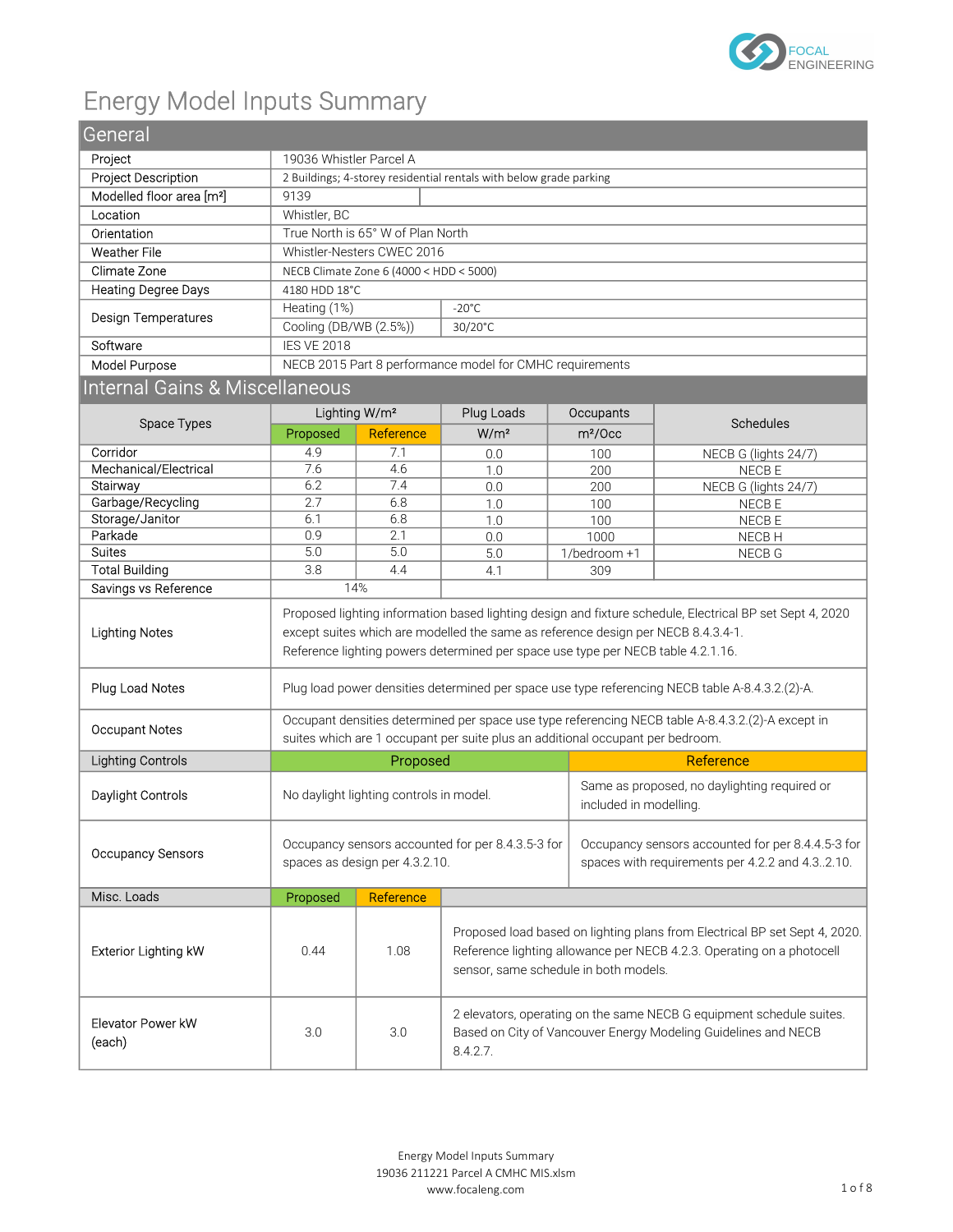

| <b>Building Envelope</b>                   |                                                                                                                                                                                                                                                                                                                                                         |                                                                                                                                                                                       |                                                                                                                                                               |                                                             |                             |                                                    |  |
|--------------------------------------------|---------------------------------------------------------------------------------------------------------------------------------------------------------------------------------------------------------------------------------------------------------------------------------------------------------------------------------------------------------|---------------------------------------------------------------------------------------------------------------------------------------------------------------------------------------|---------------------------------------------------------------------------------------------------------------------------------------------------------------|-------------------------------------------------------------|-----------------------------|----------------------------------------------------|--|
|                                            |                                                                                                                                                                                                                                                                                                                                                         |                                                                                                                                                                                       | Proposed                                                                                                                                                      | Reference                                                   |                             |                                                    |  |
| Air Tightness                              |                                                                                                                                                                                                                                                                                                                                                         |                                                                                                                                                                                       |                                                                                                                                                               |                                                             |                             |                                                    |  |
| Infiltration                               | 0.25 L/s/m <sup>2</sup> above grade envelope area per NECB<br>8.4.3.3-3, equal to 0.38 L/s/m <sup>2</sup> vertical facade for<br>project geometry.<br>Corresponds to a tested air leakage rate of 1.67<br>L/s/m <sup>2</sup> whole building enclosure at a testing<br>pressure of 75 Pa.<br>See Airtightness calculation in Appendix A2 for<br>details. |                                                                                                                                                                                       |                                                                                                                                                               | Same as proposed (8.4.4.3-6)                                |                             |                                                    |  |
| Above Grade Walls                          |                                                                                                                                                                                                                                                                                                                                                         |                                                                                                                                                                                       |                                                                                                                                                               |                                                             |                             |                                                    |  |
| Wood-Framed Exterior Wall<br>W3.X          | Description                                                                                                                                                                                                                                                                                                                                             | 2x6 studs @ 406 o.c. with R22 Batt<br>Prescriptive NECB exterior wall<br>infill, 1.5" R4/inch external mineral<br>Description<br>performance for reference model.<br>wool insulation. |                                                                                                                                                               |                                                             |                             |                                                    |  |
|                                            | Source                                                                                                                                                                                                                                                                                                                                                  |                                                                                                                                                                                       | Assembly schedule, architectural<br>issue for tender, Nov 9, 2020 and<br>Focal calculation                                                                    | Source                                                      | NECB 2015 Table 3.2.2.2 CZ6 |                                                    |  |
|                                            | Usi                                                                                                                                                                                                                                                                                                                                                     | 0.221                                                                                                                                                                                 | W/m <sup>2</sup> K                                                                                                                                            | Usi                                                         | 0.247                       | W/m <sup>2</sup> K                                 |  |
| <b>Below Grade Walls</b>                   | Rip                                                                                                                                                                                                                                                                                                                                                     | 25.7                                                                                                                                                                                  | ft <sup>2°</sup> F/(Btu/hr)                                                                                                                                   | Rip                                                         | 23.0                        | ft <sup>2°</sup> F/(Btu/hr)                        |  |
| Parkade Wall<br>W1                         | Description                                                                                                                                                                                                                                                                                                                                             |                                                                                                                                                                                       | 8" uninsulated concrete wall in<br>parkade area adjacent to ground<br>conditions. Effective performance<br>account for ground contact<br>modeled in software. | Description                                                 |                             | Unconditioned space, modelled<br>same as proposed. |  |
|                                            | Source                                                                                                                                                                                                                                                                                                                                                  |                                                                                                                                                                                       | Assembly schedule, architectural<br>issue for tender, Nov 9, 2020                                                                                             | Source<br>Same as proposed.                                 |                             |                                                    |  |
|                                            | Usi                                                                                                                                                                                                                                                                                                                                                     | 0.694                                                                                                                                                                                 | W/m <sup>2</sup> K                                                                                                                                            | Usi                                                         | 0.694                       | W/m <sup>2</sup> K                                 |  |
|                                            | Rip                                                                                                                                                                                                                                                                                                                                                     | 8.2                                                                                                                                                                                   | ft <sup>2°</sup> F/(Btu/hr)                                                                                                                                   | Rip                                                         | 8.2                         | ft <sup>2°</sup> F/(Btu/hr)                        |  |
| <b>Exterior Floors</b>                     |                                                                                                                                                                                                                                                                                                                                                         |                                                                                                                                                                                       |                                                                                                                                                               |                                                             |                             |                                                    |  |
| Deck Suspended Slab<br>F <sub>3</sub>      | Suspended concrete slab with 2"<br>Description<br>XPS Insulation.                                                                                                                                                                                                                                                                                       |                                                                                                                                                                                       | Description                                                                                                                                                   | Prescriptive NECB floor<br>performance for reference model. |                             |                                                    |  |
|                                            | Source                                                                                                                                                                                                                                                                                                                                                  |                                                                                                                                                                                       | Assembly schedule, architectural<br>issue for tender, Nov 9, 2020                                                                                             | Source                                                      | NECB 2015 Table 3.2.2.2 CZ6 |                                                    |  |
|                                            | Usi                                                                                                                                                                                                                                                                                                                                                     | 0.376                                                                                                                                                                                 | W/m <sup>2</sup> K                                                                                                                                            | Usi                                                         | 0.183                       | W/m <sup>2</sup> K                                 |  |
| Rip<br>ft <sup>2°</sup> F/(Btu/hr)<br>15.1 |                                                                                                                                                                                                                                                                                                                                                         |                                                                                                                                                                                       |                                                                                                                                                               | Rip                                                         | 31.0                        | ft <sup>2°</sup> F/(Btu/hr)                        |  |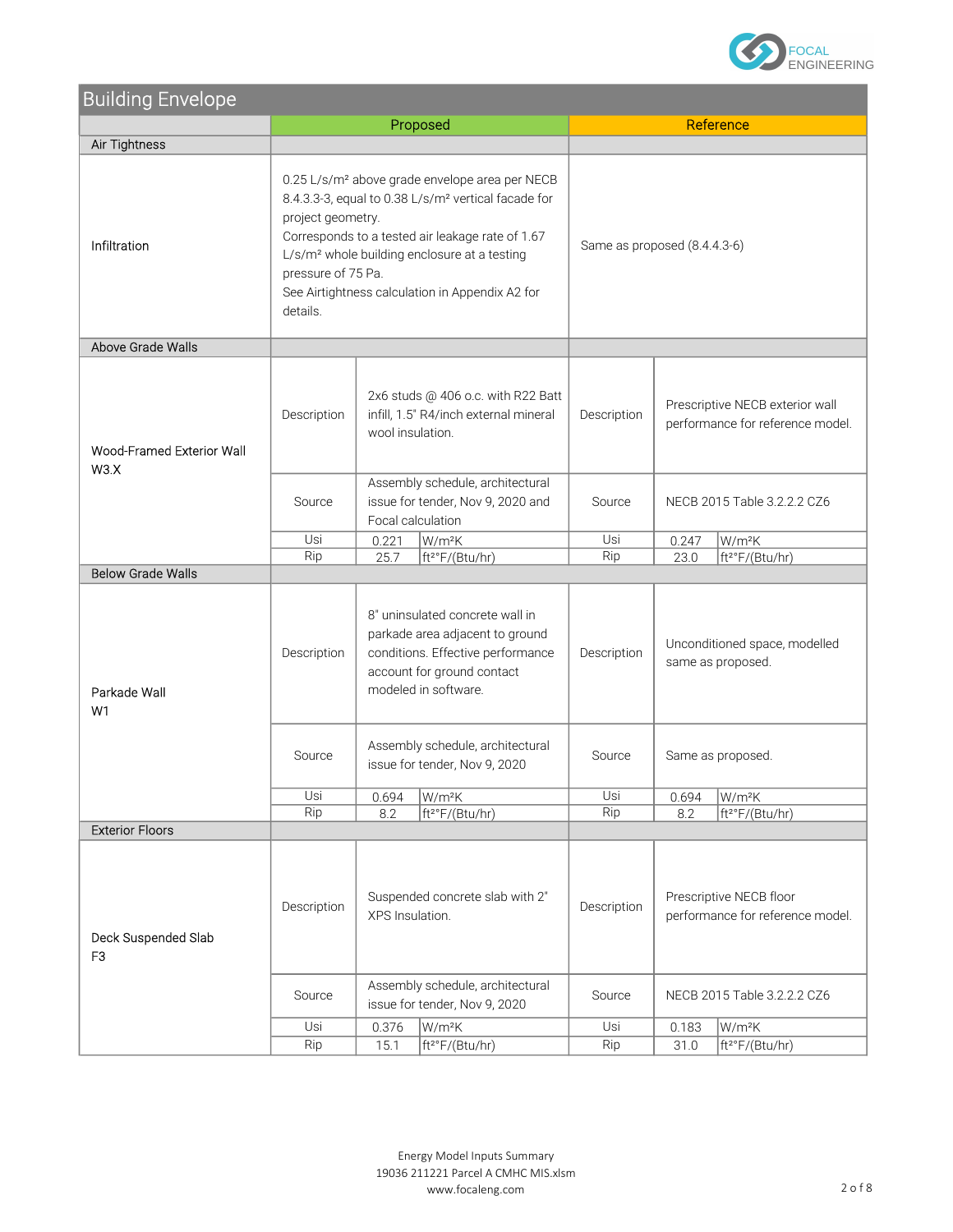

| Insulated Parkade Ceiling<br>F <sub>4</sub> | Description<br>Source<br>Usi | 0.233                                                                                                                                                      | Suspended slab parkade ceiling<br>under conditioned space.<br>Reinforced concrete with 5" R20<br>Mineral Batt Insulation, 1.5" R6 EPS<br>and 1.5" concrete topping.<br>Assembly schedule, architectural<br>issue for tender, Nov 9, 2020<br>W/m <sup>2</sup> K | Description<br>Source<br>Usi | Prescriptive NECB floor<br>performance for reference model.<br>NECB 2015 Table 3.2.2.2 CZ6<br>0.183<br>$W/m^2K$ |                             |
|---------------------------------------------|------------------------------|------------------------------------------------------------------------------------------------------------------------------------------------------------|----------------------------------------------------------------------------------------------------------------------------------------------------------------------------------------------------------------------------------------------------------------|------------------------------|-----------------------------------------------------------------------------------------------------------------|-----------------------------|
|                                             | Rip                          | 24.4                                                                                                                                                       | ft <sup>2°</sup> F/(Btu/hr)                                                                                                                                                                                                                                    | Rip                          | 31.0                                                                                                            | ft <sup>2°</sup> F/(Btu/hr) |
| Parkade Floor                               | Description                  | 300 mm uninsulated concrete slab<br>on grade floor. Performance<br>adjusted for ground adjacency<br>conditions and slab geometry in<br>modelling software. |                                                                                                                                                                                                                                                                | Description                  | Uninsulated slab, modelled same<br>as proposed as assembly at<br>unconditioned space.                           |                             |
| F <sub>1</sub>                              | Source                       |                                                                                                                                                            | Assembly schedule, architectural<br>issue for tender, Nov 9, 2020                                                                                                                                                                                              | Source                       | NECB 3.2.3.3-1 and proposed<br>design                                                                           |                             |
|                                             | Usi                          | 0.173                                                                                                                                                      | W/m <sup>2</sup> K                                                                                                                                                                                                                                             | Usi                          | 0.173                                                                                                           | W/m <sup>2</sup> K          |
|                                             | Rip                          | 32.8                                                                                                                                                       | ft <sup>2°</sup> F/(Btu/hr)                                                                                                                                                                                                                                    | Rip                          | 32.8                                                                                                            | ft <sup>2°</sup> F/(Btu/hr) |
| Roofs                                       |                              |                                                                                                                                                            |                                                                                                                                                                                                                                                                |                              |                                                                                                                 |                             |
| <b>Typical Roof</b>                         | Description                  | Insulation above deck, 6" polyiso<br>continuous insulation                                                                                                 |                                                                                                                                                                                                                                                                | Description                  | Prescriptive NECB roof<br>performance for reference model.                                                      |                             |
| R <sub>1</sub> , R <sub>2</sub>             | Source                       | Assembly schedule, architectural<br>issue for tender, Nov 9, 2020                                                                                          |                                                                                                                                                                                                                                                                | Source                       |                                                                                                                 | NECB 2015 Table 3.2.2.2 CZ6 |
|                                             | Usi                          | 0.155                                                                                                                                                      | W/m <sup>2</sup> K                                                                                                                                                                                                                                             | Usi                          | 0.183                                                                                                           | W/m <sup>2</sup> K          |
|                                             | Rip                          | 36.6                                                                                                                                                       | ft <sup>2°</sup> F/(Btu/hr)                                                                                                                                                                                                                                    | Rip                          | 31.0                                                                                                            | ft <sup>2°</sup> F/(Btu/hr) |
| <b>Split Insulation Roof</b>                | Description                  | insulation.                                                                                                                                                | Sloped poly iso, minimum 1" over<br>TJI roof with 8" spray foam                                                                                                                                                                                                | Description                  | Prescriptive NECB roof<br>performance for reference model.                                                      |                             |
| R4                                          | Source                       | Assembly schedule, architectural<br>issue for tender, Nov 9, 2020                                                                                          |                                                                                                                                                                                                                                                                | Source                       | NECB 2015 Table 3.2.2.2 CZ6                                                                                     |                             |
|                                             | Usi                          | 0.134                                                                                                                                                      | W/m <sup>2</sup> K                                                                                                                                                                                                                                             | Usi                          | 0.183                                                                                                           | W/m <sup>2</sup> K          |
|                                             | Rip                          | 42.5                                                                                                                                                       | ft <sup>2°</sup> F/(Btu/hr)                                                                                                                                                                                                                                    | Rip                          | 31.0                                                                                                            | ft <sup>2°</sup> F/(Btu/hr) |
| Glazing                                     |                              |                                                                                                                                                            |                                                                                                                                                                                                                                                                |                              |                                                                                                                 |                             |
|                                             | Description                  | glazing.                                                                                                                                                   | Innotech triple glazed fixed frame<br>windows with Defender 76DS                                                                                                                                                                                               | Description                  | Prescriptive NECB window<br>performance for reference model.                                                    |                             |
| <b>Fixed Windows</b>                        | Source                       |                                                                                                                                                            | Innotech project shop drawings                                                                                                                                                                                                                                 | Source                       |                                                                                                                 | NECB 2015 Table 3.2.2.3 CZ6 |
|                                             | Usi                          | 0.90                                                                                                                                                       | W/m <sup>2</sup> K                                                                                                                                                                                                                                             | Usi                          | 2.2                                                                                                             | W/m <sup>2</sup> K          |
|                                             | Uip                          | 0.16                                                                                                                                                       | (Btu/hr)/ft <sup>2°</sup> F                                                                                                                                                                                                                                    | Uip                          | 0.39                                                                                                            | (Btu/hr)/ft <sup>2°</sup> F |
|                                             | SHGC                         | 0.26                                                                                                                                                       |                                                                                                                                                                                                                                                                | <b>SHGC</b>                  | 0.26                                                                                                            |                             |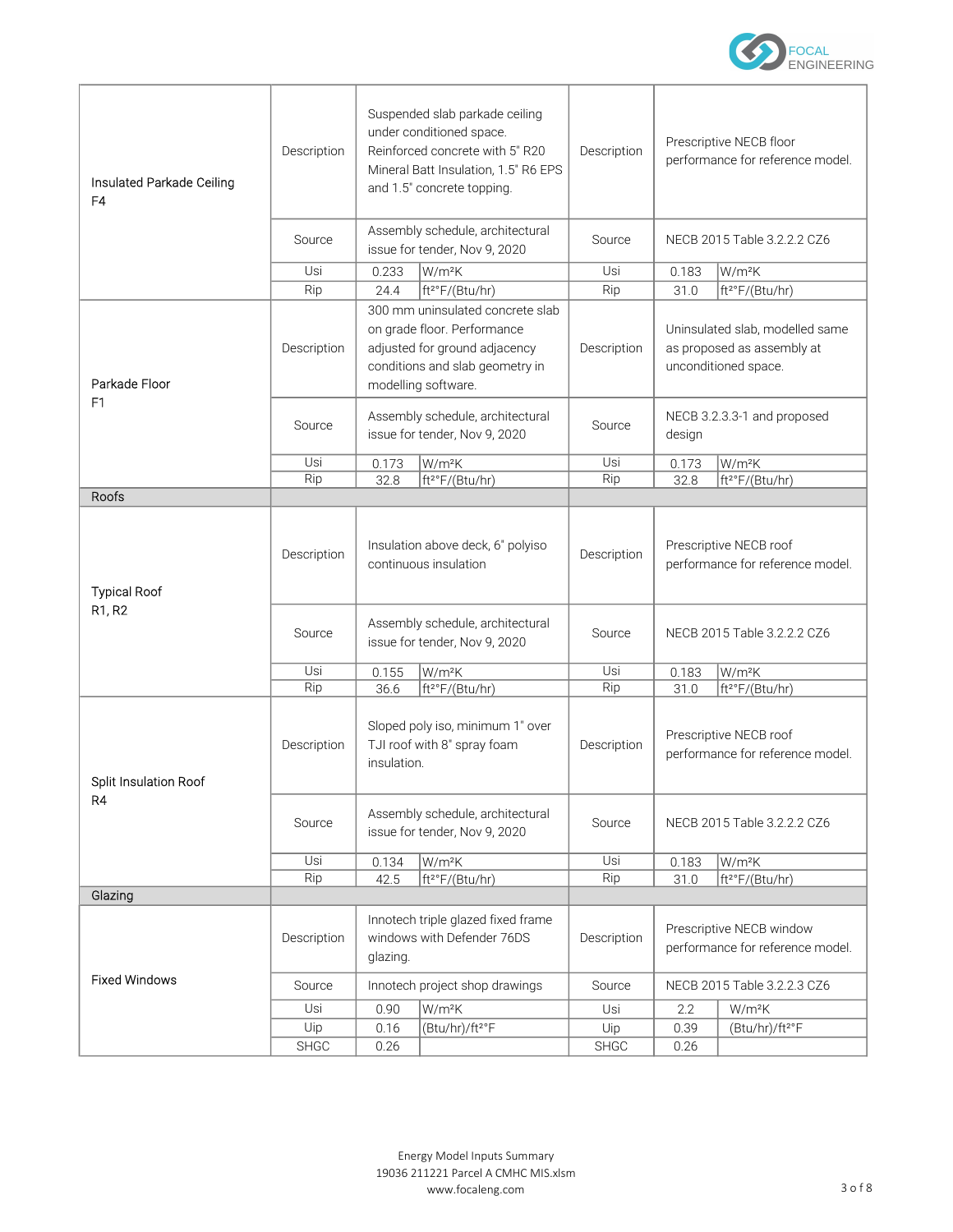

|                                              | Description                                                                                                                                                                                                                                                                                                      | Innotech triple operable tilt-and-turn<br>glazed windows with Defender<br>76DS glazing. |                    |                                             |                             | Description                                                                  | Prescriptive NECB window<br>performance for reference model. |                                      |                               |        |
|----------------------------------------------|------------------------------------------------------------------------------------------------------------------------------------------------------------------------------------------------------------------------------------------------------------------------------------------------------------------|-----------------------------------------------------------------------------------------|--------------------|---------------------------------------------|-----------------------------|------------------------------------------------------------------------------|--------------------------------------------------------------|--------------------------------------|-------------------------------|--------|
| Operable Windows                             | Source                                                                                                                                                                                                                                                                                                           | Innotech project shop drawings                                                          |                    |                                             | Source                      | NECB 2015 Table 3.2.2.3 CZ6                                                  |                                                              |                                      |                               |        |
|                                              | Usi                                                                                                                                                                                                                                                                                                              | 1.02                                                                                    | W/m <sup>2</sup> K |                                             | Usi                         |                                                                              | 2.2                                                          | W/m <sup>2</sup> K                   |                               |        |
|                                              | Uip                                                                                                                                                                                                                                                                                                              | 0.18                                                                                    |                    | (Btu/hr)/ft <sup>2°</sup> F                 |                             | Uip                                                                          |                                                              | 0.39                                 | (Btu/hr)/ft <sup>2°</sup> F   |        |
|                                              | <b>SHGC</b>                                                                                                                                                                                                                                                                                                      | 0.23                                                                                    |                    |                                             |                             | <b>SHGC</b>                                                                  |                                                              | 0.23                                 |                               |        |
|                                              | Description                                                                                                                                                                                                                                                                                                      | Innotech triple glazed outswing<br>doors with Defender 76DS glazing.                    |                    |                                             |                             | Description                                                                  | Prescriptive NECB window<br>performance for reference model. |                                      |                               |        |
| <b>Outswing Glazed Doors</b>                 | Source                                                                                                                                                                                                                                                                                                           |                                                                                         |                    | Innotech project shop drawings              |                             | Source                                                                       |                                                              |                                      | NECB 2015 Table 3.2.2.3 CZ6   |        |
|                                              | Usi                                                                                                                                                                                                                                                                                                              | 1.02                                                                                    |                    | W/m <sup>2</sup> K                          |                             | Usi                                                                          |                                                              | 2.2                                  | W/m <sup>2</sup> K            |        |
|                                              | Uip                                                                                                                                                                                                                                                                                                              | 0.18<br>(Btu/hr)/ft <sup>2°</sup> F<br>Uip                                              |                    | 0.39                                        | (Btu/hr)/ft <sup>2°</sup> F |                                                                              |                                                              |                                      |                               |        |
|                                              | <b>SHGC</b>                                                                                                                                                                                                                                                                                                      | 0.20                                                                                    |                    |                                             |                             | <b>SHGC</b>                                                                  |                                                              | 0.20                                 |                               |        |
| Natural Ventilation                          |                                                                                                                                                                                                                                                                                                                  |                                                                                         |                    |                                             |                             |                                                                              |                                                              |                                      |                               |        |
| Operable Windows                             | Simulated ideal occupant window operation of<br>windows using IES VE Macroflo module. Operable<br>windows side hung, maximum opening angle 20°.<br>Windows modulate from closed at 23.5°C to max<br>open at 24.5°C. Maximum opening modulates with                                                               |                                                                                         |                    | No operable window passive cooling modeled. |                             |                                                                              |                                                              |                                      |                               |        |
|                                              | outdoor air temperature to prevent over-cooling in<br>shoulder seasons when simulating at a 10 minute<br>time step. Max opening modulates from 0% at<br>12°C to 100% at 16°C                                                                                                                                     |                                                                                         |                    |                                             |                             |                                                                              |                                                              |                                      |                               |        |
| <b>Fenestration Area</b>                     | Exposure                                                                                                                                                                                                                                                                                                         | Gross<br>Wall Area<br>m <sup>2</sup>                                                    |                    | Window<br>Area m <sup>2</sup>               | FDWR %                      | Exposure                                                                     |                                                              | Gross<br>Wall Area<br>m <sup>2</sup> | Window<br>Area m <sup>2</sup> | FDWR % |
|                                              | North                                                                                                                                                                                                                                                                                                            | 1142                                                                                    |                    | 250                                         | 22%                         | North                                                                        |                                                              | 1142                                 | 447                           | 39%    |
| Fenstration and Door to Wall                 | East                                                                                                                                                                                                                                                                                                             | 1253                                                                                    |                    | 285                                         | 23%                         | East                                                                         |                                                              | 1253                                 | 510                           | 41%    |
| Ratio (FDWR)                                 | South                                                                                                                                                                                                                                                                                                            | 1081                                                                                    |                    | 227                                         | 21%                         | South                                                                        |                                                              | 1081                                 | 406                           | 38%    |
|                                              | West                                                                                                                                                                                                                                                                                                             | 1194                                                                                    |                    | 251                                         | 21%                         | West                                                                         |                                                              | 1194                                 | 449                           | 38%    |
|                                              | Total                                                                                                                                                                                                                                                                                                            | 4670                                                                                    |                    | 1013                                        | 22%                         | Total                                                                        |                                                              | 4670                                 | 1812                          | 39%    |
| Notes                                        | Reference opening areas scaled to meet maximum permitted under NECB 3.2.1.4 per 8.4.4.3-3 modelling<br>requirements.                                                                                                                                                                                             |                                                                                         |                    |                                             |                             |                                                                              |                                                              |                                      |                               |        |
| Shading                                      |                                                                                                                                                                                                                                                                                                                  |                                                                                         |                    |                                             |                             |                                                                              |                                                              |                                      |                               |        |
| Adjacent Buildings                           | No signficant adjacent buildings shading.                                                                                                                                                                                                                                                                        |                                                                                         |                    |                                             |                             | Modeled same as proposed                                                     |                                                              |                                      |                               |        |
| Landscape                                    | Horizon profile included in model to provide impact<br>Modeled same as proposed<br>of site location in the valley.                                                                                                                                                                                               |                                                                                         |                    |                                             |                             |                                                                              |                                                              |                                      |                               |        |
| <b>Building Shades</b>                       | Some self-shading from balconies and privacy<br>screens modelled.<br>Roof overhangs provide additional shading on top<br>floors.                                                                                                                                                                                 |                                                                                         |                    |                                             |                             | No external shading devices modelled in reference<br>building per 8.4.4.3-4. |                                                              |                                      |                               |        |
| <b>Notes</b>                                 |                                                                                                                                                                                                                                                                                                                  |                                                                                         |                    |                                             |                             |                                                                              |                                                              |                                      |                               |        |
| Effective Performance Opaque<br>Construction | All performance values are overall effective, including effects of thermal bridging by structural framing<br>and air films                                                                                                                                                                                       |                                                                                         |                    |                                             |                             |                                                                              |                                                              |                                      |                               |        |
| <b>Effective Performance</b><br>Fenestration | All glazing performance is total fenestration system performance including frame and air film resistance,<br>calculated in accordance with NFRC 100.                                                                                                                                                             |                                                                                         |                    |                                             |                             |                                                                              |                                                              |                                      |                               |        |
| Units                                        | Usi values given are W/m <sup>2</sup> K, Rsi values are given in m <sup>2</sup> K/W/m <sup>2</sup><br>Uip values given in (Btu/hr)/ft <sup>2°</sup> F, Rip values given in ft <sup>2°</sup> F/(Btu/hr)<br>SHGC is solar heat gain coefficient (dimensionless), VLT is visual light transmittance (dimensionless) |                                                                                         |                    |                                             |                             |                                                                              |                                                              |                                      |                               |        |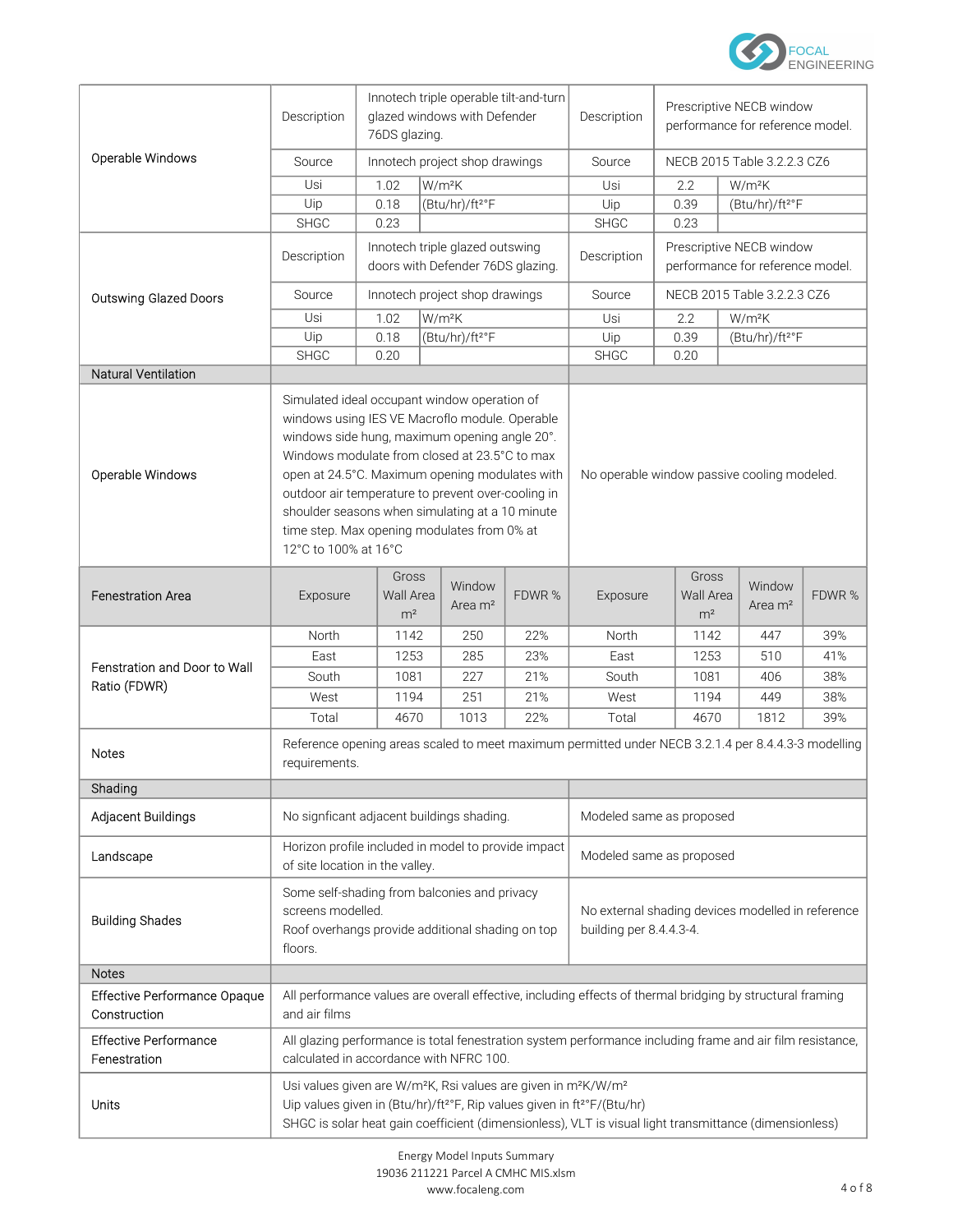

## Mechanical (Proposed)

| <b>Suites</b> |        |                                                                                                                                                                                                                                                                                                                                                                                                 |  |  |
|---------------|--------|-------------------------------------------------------------------------------------------------------------------------------------------------------------------------------------------------------------------------------------------------------------------------------------------------------------------------------------------------------------------------------------------------|--|--|
| Description   | Input  | Suites are ventilated with individual in-suite HRVs and heated with electric baseboards. No<br>mechanical cooling is included in the design.                                                                                                                                                                                                                                                    |  |  |
|               | Source | Mechanical BP set, Sept 4. 2020, NECB 2015, BCBC 2018                                                                                                                                                                                                                                                                                                                                           |  |  |
| Ventilation   | Input  | Continuous ventilation provided by a Fantech FIT 120E ERV per unit.<br>14 L/s/suite for studios and 1-bedroom units<br>21 L/s/suite for 2 and 3-bedroom units<br>67.2% and 66.3% effective sensible recovery efficiencies at 14 and 21 L/s operating volumes<br>based on performance information from manufacturer.<br>55 % latent heat recovery.<br>82 W rated fan power consumption at 31 L/s |  |  |
| Heating       | Input  | In-suite electric baseboard heating. 1.1 kW to 4.4 kW total heating capacity per suite.<br>22°C setpoint, 18°C nighttime setback (NECB G setpoint schedule).                                                                                                                                                                                                                                    |  |  |
| Cooling       | Input  | No cooling included in the design and none modelled per NECB 8.4.3.1-4a                                                                                                                                                                                                                                                                                                                         |  |  |
| Range Hoods   | Input  | Suites equipped with kitchen range hoods modelled to run for 2 hours, twice per day.<br>50 L/s flow rate, 20 W fan power. Makeup air for operation is assumed from general<br>infiltration and corridor transfer air following BC Step Code energy modelling methodology.                                                                                                                       |  |  |
| Corridors     |        |                                                                                                                                                                                                                                                                                                                                                                                                 |  |  |
| Description   | Input  | Corridors are pressurized with electric makeup air units providing continuous tempered air.                                                                                                                                                                                                                                                                                                     |  |  |
|               | Source | Mechanical BP set, Sept 4. 2020                                                                                                                                                                                                                                                                                                                                                                 |  |  |
| Ventilation   | Input  | 42.5 L/s per floor corridor pressurization with additional ventilation to common entry spaces<br>on parking levels.<br>370 L/s total continuous ventilation to building A, 620 L/s to building B.<br>750 W (1 HP) fan motor power at rated 944 L/s (2000 cfm) supply flow volume.                                                                                                               |  |  |
| Heating       | Input  | 44 kW capacity electric heating coil per MUA unit tempering outdoor air to 18°C.<br>Supplemental 0.3 kW electric baseboard heaters in spaces for additional space heating.                                                                                                                                                                                                                      |  |  |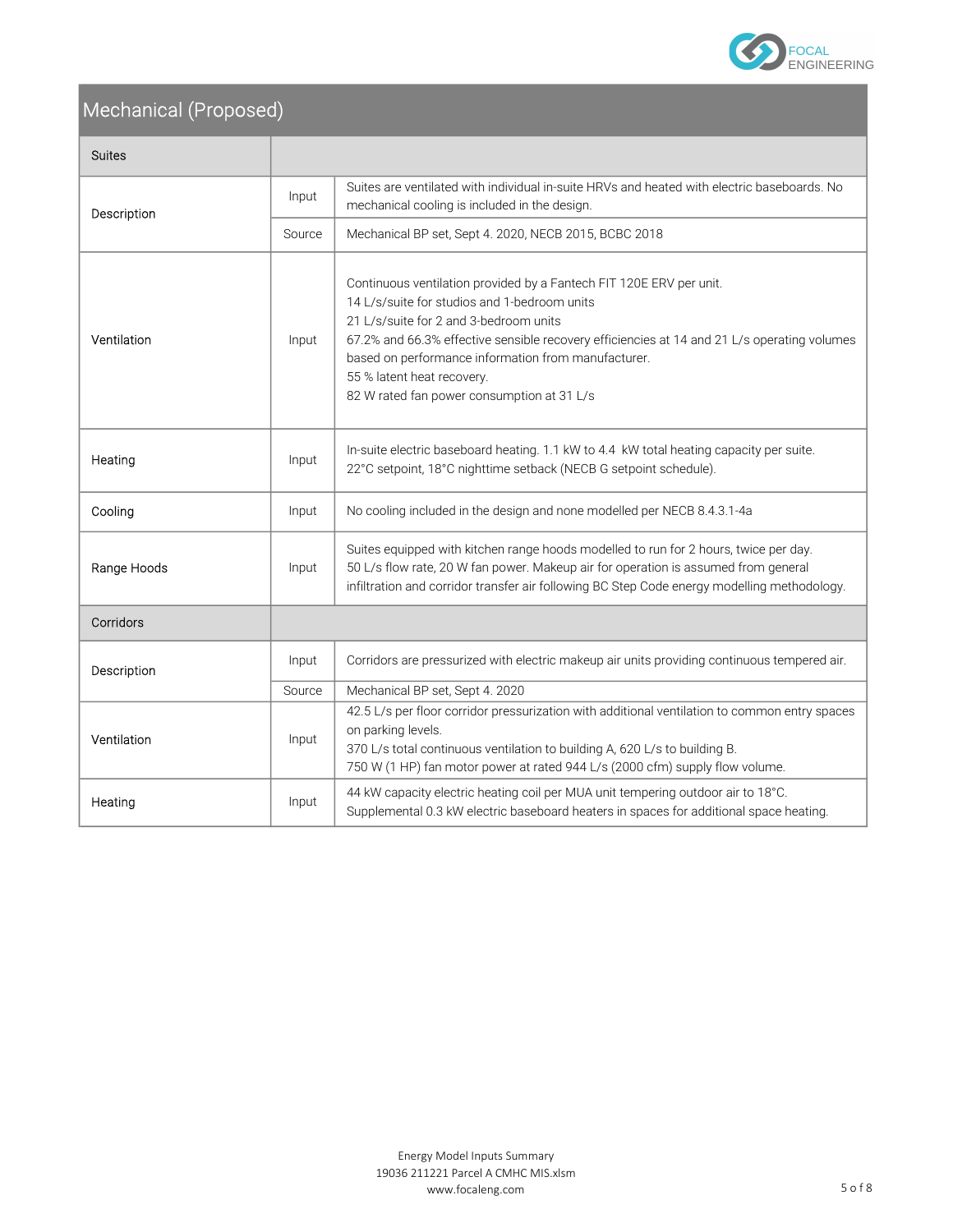

| Misc. spaces                 |        |                                                                                                                                                                                                                                                                                                                                                |  |
|------------------------------|--------|------------------------------------------------------------------------------------------------------------------------------------------------------------------------------------------------------------------------------------------------------------------------------------------------------------------------------------------------|--|
| Description                  | Input  | Mechanical and electric rooms equipped with exhaust fans operating on a reverse acting<br>thermostat for 24°C setpoint.<br>Laundry rooms and parkade storage spaces exhausted with fans on manual or timing<br>exhaust fans, modelled as running for 2 hours per day.<br>Ancillary spaces throughout building heated with electric baseboards. |  |
|                              | Source | Mechanical BP set, Sept 4. 2020                                                                                                                                                                                                                                                                                                                |  |
| Exhaust                      | Input  | Parkade garabage/recycling rooms are continuously exhausted, rates up to 840 L/s, 0.37 kW<br>(0.5 HP) fan motor powers.                                                                                                                                                                                                                        |  |
| Heating                      | Input  | Parkade stairwell entrances are heated with electric force flow heaters maintaining spaces<br>above 18°C.<br>2.0 kW heating capacity per unit, estimated 220 L/s supply flow, 66 W fan power.                                                                                                                                                  |  |
| Cooling                      | Input  | Electrical rooms are cooled with ductless wall mounted fan coil units maintaining spaces<br>below 24°C.<br>7.0 to 17.3 kW cooling capacity, L/s supply flow, xx W fan power.                                                                                                                                                                   |  |
| Parkade                      |        |                                                                                                                                                                                                                                                                                                                                                |  |
| Description                  | Input  | Parkade levels served by supply, transfer, and exhaust fans. Gas-fired unit heaters throughout<br>parking provide freeze protection                                                                                                                                                                                                            |  |
|                              | Source | Mechanical BP set, Sept 4. 2020                                                                                                                                                                                                                                                                                                                |  |
| Air systems                  | Input  | Supply, transfer, and exhaust fans running in sequence intermittantly on CO sensor controls,<br>estimated as 4 hrs total per day modelled.<br>25,000 L/s total supply/exhaust flow, 21.75 kW combined fan motor size.<br>10,600 L/s total transfer air flow capacity, 2.3 kW combined fan motor size.                                          |  |
| Heating                      | Input  | Gas fired unit heaters maintain spaces above 5°C throughout the winter.<br>Up to 117 kW (400 MBH) units, 89% efficient.                                                                                                                                                                                                                        |  |
| <b>Snow Melt</b>             | Input  | A 400 MBH capacity, 95% efficient condensing boiler system servers a 50% glycol heating<br>loop providing snow melt to a section of the parkade entrance ramp during the snow season.<br>Roughly a 185 m <sup>2</sup> ramp area is served, modelled with the surface temperature maintained<br>above 1°C.                                      |  |
| Domestic Hot Water           |        |                                                                                                                                                                                                                                                                                                                                                |  |
| Load                         | Input  | Loads and schedule by space type by occupant per NECB.                                                                                                                                                                                                                                                                                         |  |
|                              | Source | NECB table A-8.4.3.2.(2), BC Plumbing Code 2018 Div B table 2.2.10.6, BCH Design Guidelines                                                                                                                                                                                                                                                    |  |
| <b>DHW Heating Equipment</b> | Input  | Cheakamus Crossing District Energy System serves SHW heating with low grade water (to<br>43°C) for system preheat. Average system annual COP of 2.8 as reported in the January 2017<br>Energy Study Report completed by DEC Engineering.<br>2, 95% efficient gas-fired boilers provide topup heat to 60°C.                                     |  |
|                              | Source | Mechanical BP set, Sept 4. 2020                                                                                                                                                                                                                                                                                                                |  |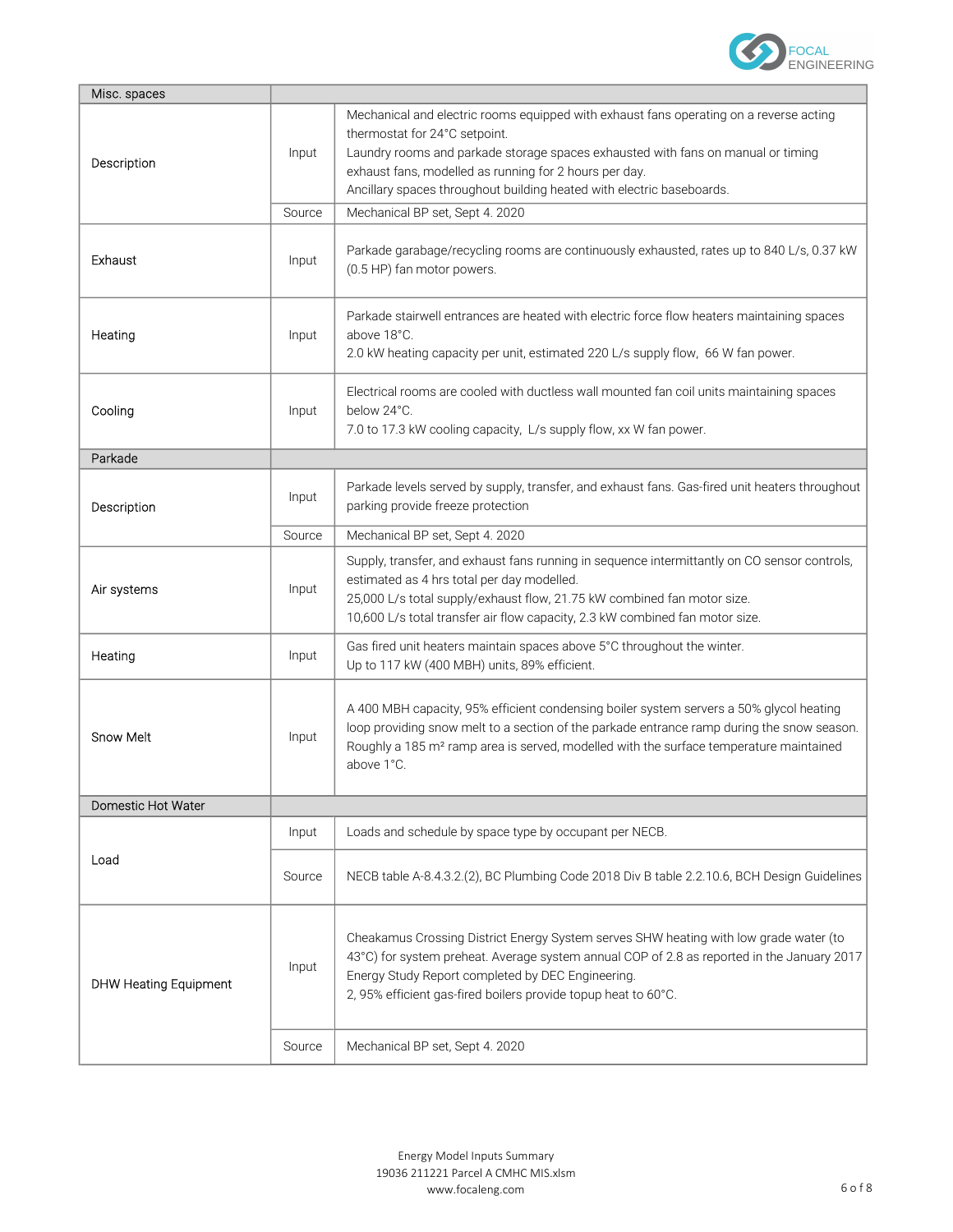

## Mechanical (Reference)

| <b>Suites</b>                                                 |        |                                                                                                                                                                                                                                                      |  |  |  |
|---------------------------------------------------------------|--------|------------------------------------------------------------------------------------------------------------------------------------------------------------------------------------------------------------------------------------------------------|--|--|--|
|                                                               | Input  | NECB 2015 System 1: constant volume direct ventilation and electric baseboard heating.                                                                                                                                                               |  |  |  |
| Description                                                   | Source | NECB 8.4.4.7                                                                                                                                                                                                                                         |  |  |  |
| Ventilation                                                   | Input  | Same continuous ventilation rates as in proposed, direct ventilation<br>No ventilation heat recovery modelled per 8.4.4.19 and 5.2.10.<br>Fan power calculated per zone per 8.4.4.18, 1.6 W/L/s modelled as a single fan per suite.                  |  |  |  |
| Heating                                                       | Input  | Electric baseboard heating sized to meet loads per suite plus 30% oversizing per 8.4.4.8-1.<br>Same setpoints and schedules as proposed model.                                                                                                       |  |  |  |
| Cooling                                                       | Input  | No cooling modelled in reference model as in proposed per 8.4.4.1-5                                                                                                                                                                                  |  |  |  |
| Range Hoods                                                   | Input  | Modelled the same as the proposed building per A-8.4.4.17.1                                                                                                                                                                                          |  |  |  |
| Corridors                                                     |        |                                                                                                                                                                                                                                                      |  |  |  |
| Description                                                   | Input  | As ancillary spaces to the residential areas systems for these spaces are System 1: constant<br>volume fan, and electric baseboard heating. No mechanical cooling as in proposed.                                                                    |  |  |  |
|                                                               | Source | NECB 2015 8.4.4.7, table 8.4.4.7-A note 2                                                                                                                                                                                                            |  |  |  |
| Ventilation                                                   | Input  | Same outdoor air rates and schedules as proposed.<br>Ventilation by constant-speed fan, power use per 8.4.4.18, 1.6 W/L/s.                                                                                                                           |  |  |  |
| Same setpoints and schedules as proposed.<br>Heating<br>Input |        | Electric baseboard space heating, size to meet space loads plus 30% oversizing factor.<br>Electric resistance pre-heating of outdoor air, sized for loads plus 30% controls and<br>configuration the same as in proposed per table 8.4.4.7-B note 2. |  |  |  |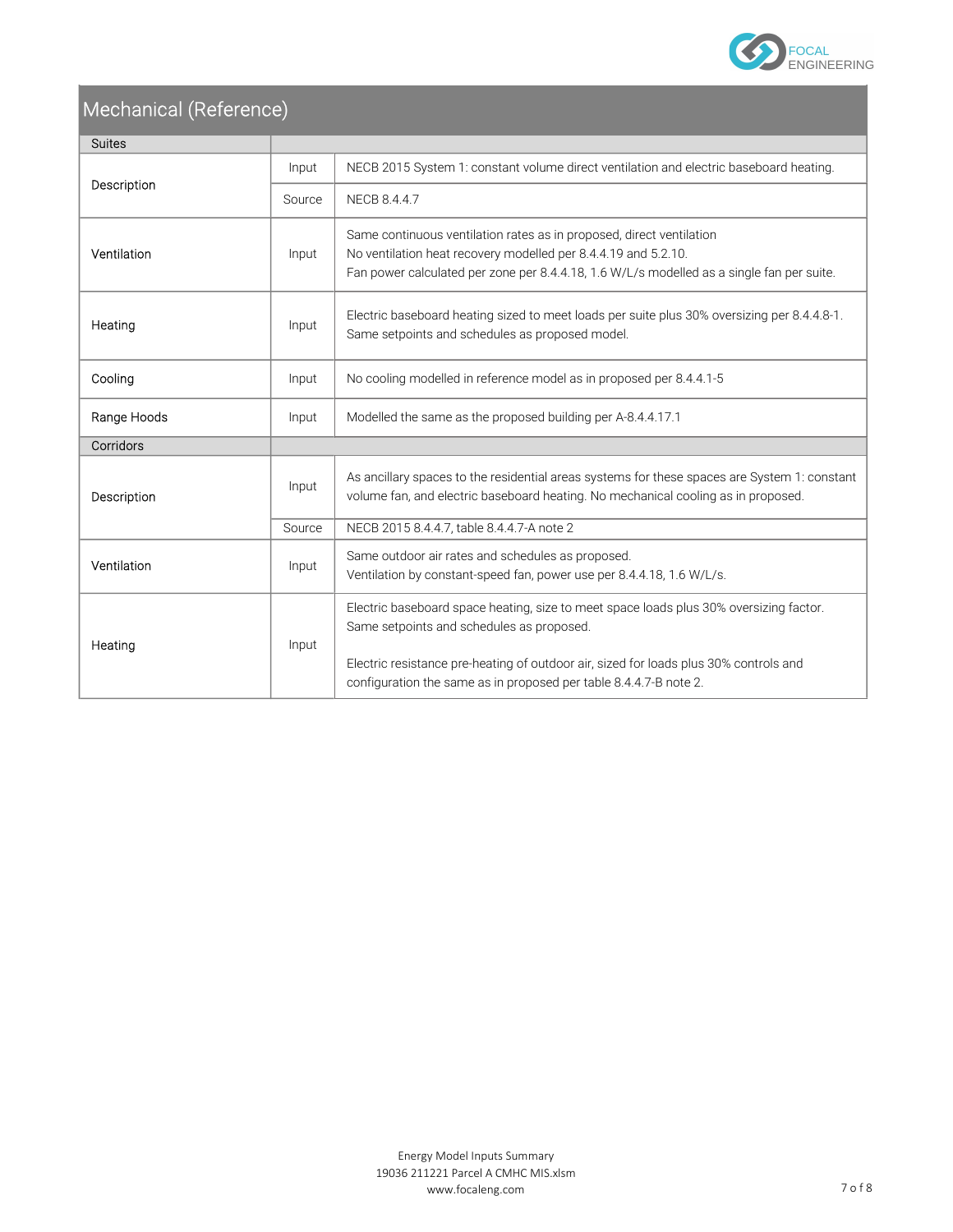

| Misc. Spaces                 |        |                                                                                                                                                                                                                                                                                                                                                  |  |  |  |
|------------------------------|--------|--------------------------------------------------------------------------------------------------------------------------------------------------------------------------------------------------------------------------------------------------------------------------------------------------------------------------------------------------|--|--|--|
| Description                  | Input  | As ancillary spaces to the residential areas systems for these spaces are System 1: constant<br>volume fan, unitary air-conditioning (where cooling designed) and electric baseboard heating<br>(where heating designed). Corresponds to spaces listed in "Misc. Spaces" for proposed<br>design inputs. No ventilation to spaces as in proposed. |  |  |  |
|                              | Source | NECB 2015 8.4.4.7, table 8.4.4.7-A note 2                                                                                                                                                                                                                                                                                                        |  |  |  |
| Exhaust                      | Input  | Exhaust fans schedule, volume, and power modelled the same as proposed.                                                                                                                                                                                                                                                                          |  |  |  |
| Heating                      | Input  | Electric baseboard heating, size to meet space loads plus 30% oversizing factor where force<br>flow heaters installed in proposed.<br>Same setpoints and schedules as proposed.                                                                                                                                                                  |  |  |  |
| Cooling                      | Input  | Air cooled DX system conditioning electrical rooms, size to meet space loads plus 10%<br>oversizing factor (8.4.4.8). SEER 15 performance per table 5.2.12.1.<br>Supply flow sized for 11K on peak cooling loads and specific fan power 1.6 W/L/s per system<br>per 8.4.4.18.<br>Same setpoints and schedules as proposed.                       |  |  |  |
| Parkade                      |        |                                                                                                                                                                                                                                                                                                                                                  |  |  |  |
| Exhaust                      | Input  | Parkade fans schedules, volumes, and powers modelled the same as proposed.                                                                                                                                                                                                                                                                       |  |  |  |
|                              | Source | NECB 2015 A-8.4.4.17.(1)                                                                                                                                                                                                                                                                                                                         |  |  |  |
| Heating                      | Input  | Per NECB System 4 (table 8.4.4.7-A and B) Hydronic baseboard system providing freeze<br>protection operating same as in proposed.<br>Hydronic system served by 83% efficient (table 6.2.2.1) boiler, part load curve per 8.4.4.21-A.                                                                                                             |  |  |  |
|                              | Source | NECB 2015 tables 8.4.4.7-A and B                                                                                                                                                                                                                                                                                                                 |  |  |  |
| <b>Snow Melt</b>             | Input  | Modelled the same as the proposed building as a miscellaneous load per 8.4.2.7-1d.                                                                                                                                                                                                                                                               |  |  |  |
| Domestic Hot Water           |        |                                                                                                                                                                                                                                                                                                                                                  |  |  |  |
| Load                         | Input  | Same loads as determined by space use types as proposed model, no savings claimed for<br>low-flow fixtures in reference modelling.                                                                                                                                                                                                               |  |  |  |
|                              | Source | NECB table A-8.4.3.2.(2)                                                                                                                                                                                                                                                                                                                         |  |  |  |
| <b>DHW Heating Equipment</b> | Input  | 2, 83% efficient gas-fired DHW heaters serving the proposed pre-heat and top-up heat<br>portions of the proposed design, respectively, per 8.4.4.6. and 8.4.4.20                                                                                                                                                                                 |  |  |  |
|                              | Source | NECB 2015 table 6.2.2.1, 8.4.4.6, 8.4.4.20, 8.4.4.21                                                                                                                                                                                                                                                                                             |  |  |  |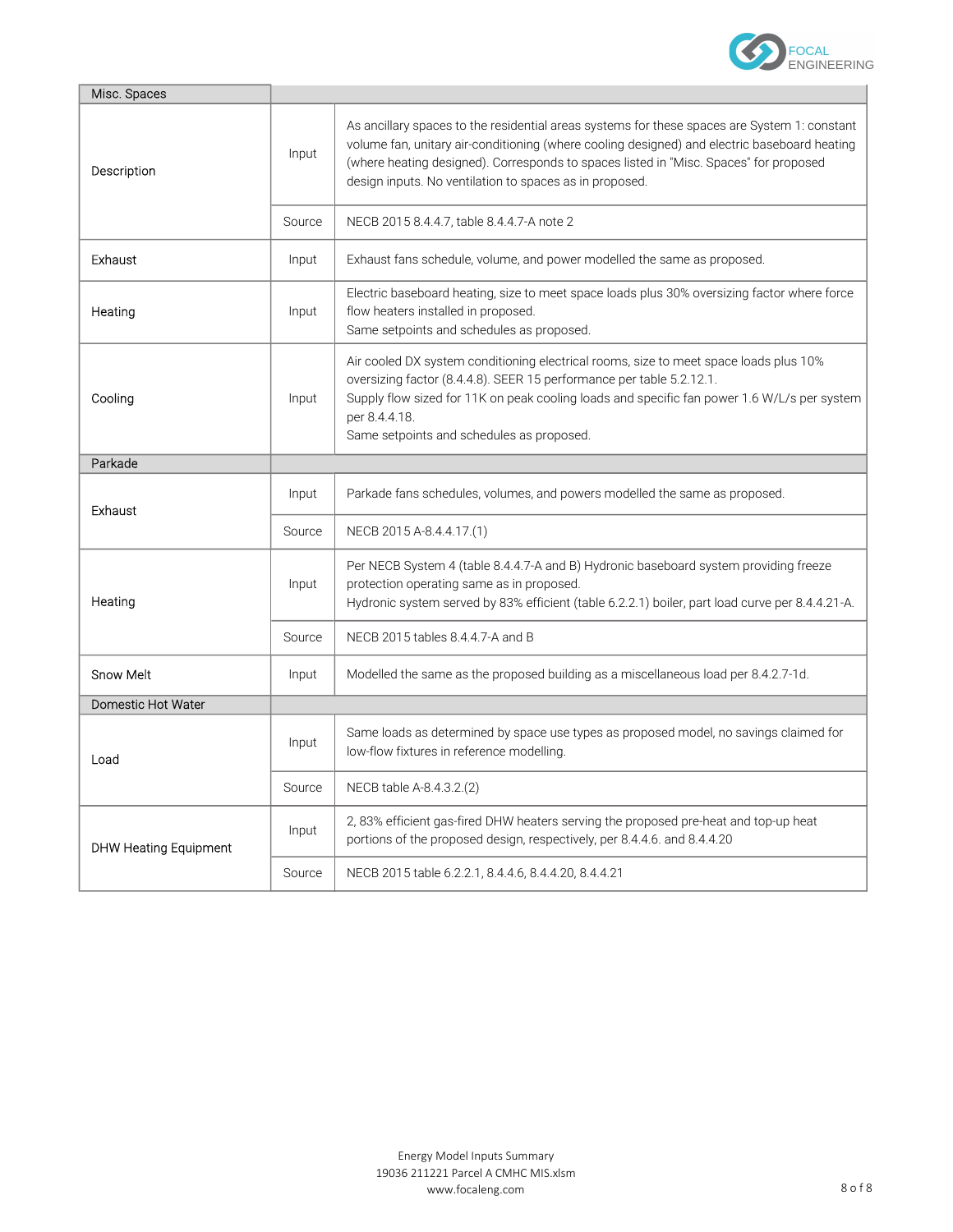

# **APPENDIX A2**

# **AIR TIGHTNESS AND INFILTRATION CALCULATIONS**